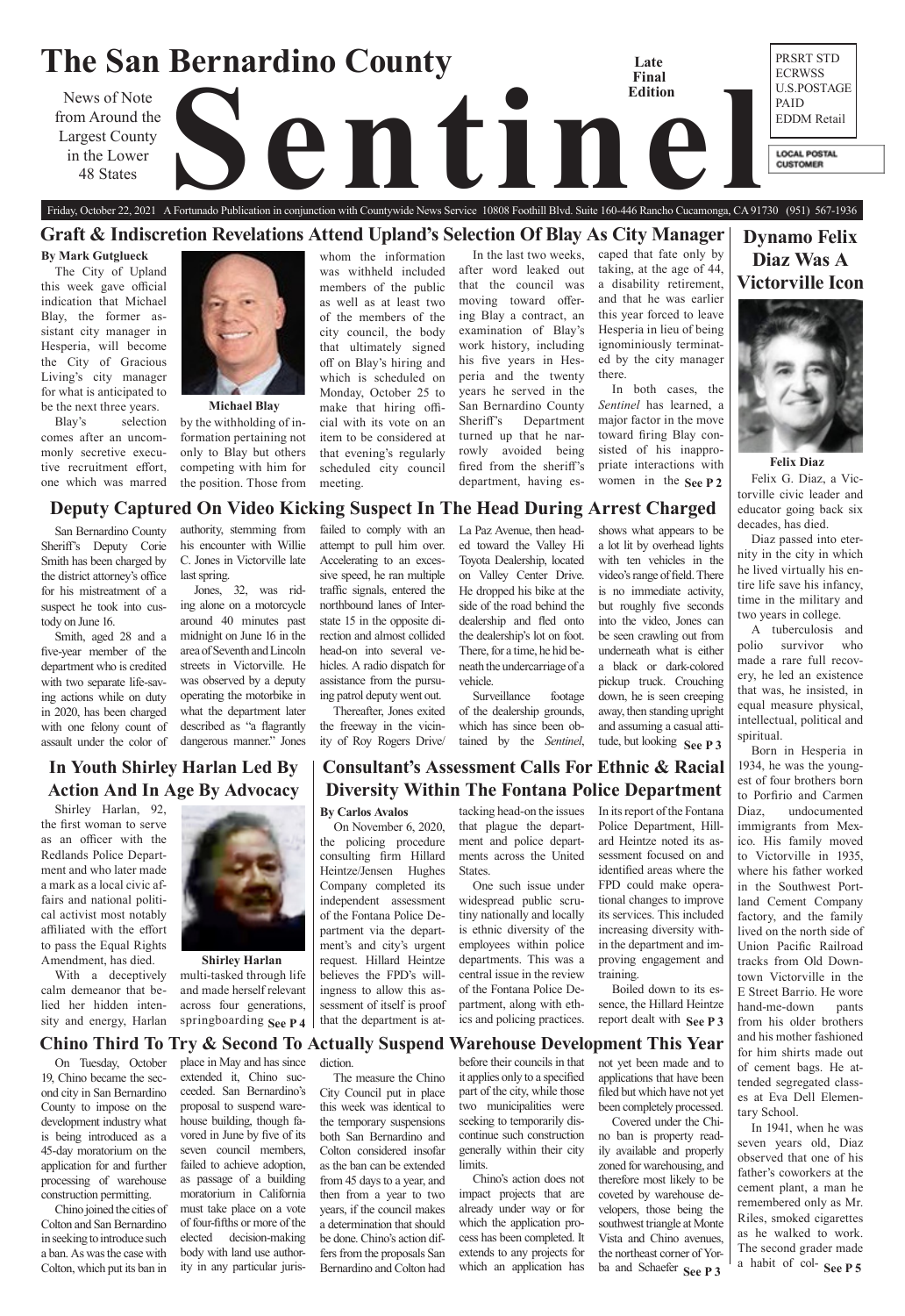## **San Bernardino County Sentinel Page 2**

## **The San Bernardino County**

**Sentinel** Published in San Bernardino County. The Sentinel's main office is located at 10788 Civic Center Drive in Rancho Cucamonga, CA 91730 A Fortunado Publication in conjunction with Countywide News Service Mark Gutglueck, Publisher

## **Call (951) 567-1936 to learn of locations where the Sentinel is available or to provide news tips**

## **Blay Will Become Upland's 14th City Manager In 32**

*10808 Foothill Blvd., Suite 160-446 Rancho Cucamonga, CA 91730 SBCSentinel@yahoo.com Legal Notice Department 909 957 9998 Message Line 909-276 5796*

## **Friday, October 22, 2021**

**Years** *from front page* workplace, which led to further complications in his ability to carry out his function as a supervisor of lower ranking personnel. Blay's departure from Hesperia was further entangled with indications of his involvement in graft, wherein he was provided with gratuities by businesses and/or the owners of businesses it was his role as either assistant city manager and/or development services director to regulate.

On Monday, October 25, the Upland City Council is scheduled to vote on ratifying a three-year contract with Blay that confers upon him an annual salary of \$251,407.01 and benefits of roughly \$85,000 for a total annual compensation of approximately \$336, 407.

The march toward installing Blay as Upland's top administrator began earlier this year when, for reasons that have not been officially disclosed, the city council grew dissatisfied with the performance of City Manager Rosemary Hoerning. Hoerning was put on administrative leave on March 31, 2021, at which point the city council elevated Assistant City Manager Steven Parker to the position of acting city manager. On April 26, the city council working with Parker and City Attorney Steven Deitsch came to an accommodation with Hoerning, agreeing that neither side would bad mouth one another or pursue any legal claims against the other, and that the city would confer on Hoerning a \$235,903 severance payout.

Informed sources in and outside City Hall have told the *Sentinel* that a

primary factor in the city council's decision to be rid of Hoerning related to action taken last year by Hoerning under the guidance of then-Mayor Debbie Stone.

Hoerning as city manager possessed authority over the entirety of city staff, including all of the city's department heads, including the police chief. Despite her senior status to Police Chief Darren Goodman, Hoerning was

paid less in her role as city manager than was Goodman paid for his work, a circumstance that had come about because of a combination of factors. A majority of the council put a high premium on Goodman and his guidance of the police department. It was known that Goodman had expressed an interest in jumping ship to Riverside, a larger city than Upland which is also the county seat in Riverside County with a police department nearly four times the size of Upland's, and that there was a possibility he might be recruited elsewhere. The city council in early 2020 had upped Goodman's salary and benefit package to \$383,315.90 on the low end and to as much as \$423,000 on the high end, depending on add-ons he might earn over the course of a given year. In March 2020, when the city council had finalized the city's contract with Hoerning to serve as city manager, her salary and benefits had been set at \$230,000.04 and 113,026.70 respectively, for a total annual compensation of \$343,026.74.

In June 2020, Hoerning was in receipt of a complaint lodged against Goodman by the police department's executive secretary, whom he had demoted. Hoerning during a specially-called closed session of the city council sought clearance to suspend Goodman on the basis of the accusations against him in the complaint as a first step toward potentially terminating him. The council, however, balked at taking that action, whereupon Hoerning, with the lone assent of then-Mayor Debbie Stone, placed Goodman on administrative leave. A firestorm of protest ensued, as a spontaneous showing of support for Goodman manifested from a cross section of Upland residents. Goodman was reinstated as police chief in short order, and later that year, Stone was voted out of office and replaced with Councilman Bill Velto, a member of the city council at the time who had opposed Goodman's suspension. Hoerning's relationship with Goodman never recovered. Exacerbating the situation was that in No-

vember 2020, in the municipal election in which Velto displaced Stone, two others who think highly of Goodman were elected to the city council, Shannan Maust in the First District and Carlos Garcia in the Third District. Lingering in some minds was the concern that with Hoerning remaining in place, the likelihood that Goodman would bolt was increased. By the turn of spring 2021, additional issues of contention or dissonance had developed between the council and Hoerning, leading ultimately to her departure.

> In his public utterances with regard to the city's effort to find a city manager over the last several months, Parker did not refer to Ralph Andersen & Associates by name but rather as "the city's consultant."

If there was any thought among some members of the council that the city might turn to Assistant City Manager Steve Parker and prevail upon him to move up into the city manager's position on more than a temporary basis, Parker soon put the kibosh on that. First off, he was mindful that in recent decades in Upland the longevity of city managers has been severely limited. While he may not have articulated that realization out loud, he did let the council and others know that he would not be a replacement for Hoerning because with the young children he and his wife are raising and his dedication to his family, he was unwilling to sacrifice the time that would be demanded of him to serve as city manager on anything more than the stopgap basis he had just taken on, after which he intended to go back to the less time-and-stressintensive assignment of assistant city manager, in which he, presumably, would have far greater job security than if he took the city manager's job.

*Continued on Page 6* When the *Sentinel* made inquiries with Parker and members of the city council about the city manager recruitment effort, it was provided both public and private assurances that the city was intent on casting as wide of a net as possible to ensure that a field of highly qualified candidates would apply, ensuring that ultimately Upland would land a "top drawer" city manager who would be the best fit for the city and its residents, and who would end the city's three-decade long tradition of lurching from one short-lived manager to the next. Confidentiality was required, the *Sentinel* was told, because the city had already attracted and yet hoped to attract more applicants who were employed with cities elsewhere whose positions with their current employers would be put in jeopardy if their applications in Upland became

Indeed, as some of the members of the council and many more members of the Upland population had come to perceive, it was the inveterate lack of stability and continuity in Upland's city management that was at the root of many of its problems. From 1943, when the city manager's position was first defined and unofficially created, until 1989, Upland had three city managers; those three in place over the course of 46 years had an average tenure of over 15 years in the role. Thereafter, from

1989 until the present, 13 individuals – eleven men and two women – served in the role of city manager or interim city manager. One of those, former Upland Police Chief Martin Thouvenell, on three separate occasions filled the role of interim city manager. Thus, over the last three decades, city managers have lasted in their capacities at the head of municipal operations just over two years on average.

It appeared that a collective will on the part of the council to take the opportunity to at last address the issue of managerial discontinuity in Upland had formed, and that this time the city would get it right by doing an exhaustive search to find and hire a city manager capable of overseeing the myriad of civic operations and provisions of municipal services on a day-to-day basis in the here-and-now and who also had the ability to think long term and had a clear, workable, insightful and acceptable vision of the city's future. The council seemed set on finding a good man or good woman with the desire to, orientation toward, training for and experience in public administration, someone with a proven capability in the arena of municipal operations, yet an individual not so advanced in age he or she was at the end of his or her career, such that the city would not be left rudderless after only a few years.

The city council resolved to find that individual, without much fanfare. While city officials let it be known that a search for a new city manager was under way, little more than that was disclosed, and virtually nothing about the recruitment and selection process was revealed. So secretive, in fact, was the council about how it was to go about bringing in a new municipal staff leader, that it appears to have violated the Brown Act, California's open public meeting law, in hiring the consulting firm that assisted it in the recruitment. The city retained the executive headhunting outfit Ralph Andersen & Associates to conduct a comprehensive search for city manager stealthily, doing so without any disclosure of the retention

of the company or open public vote of the council on the contract.

The *Sentinel* did an exhaustive search of the Upland City Council's agendas from March, the month during which Hoerning was placed on paid administrative leave, April, the month in which the city council and Hoerning forged a separation agreement, May, June and July, at which point the acceptance of applications for the city manager position closed. There was no mention whatsoever in those agendas of the city entering into a contractual agreement with Ralph Andersen & Associates for the recruitment of candidates for Upland city manager. City officials have been unwilling or unable to produce the contract with Ralph Andersen & Associates. There is an indication that internally at City Hall the city's relationship with Ralph Andersen & Associates was hidden from key employees. No one in the city clerk's office could identify when an item relating to the city contracting with Ralph Andersen & Associates had been brought before the city council. To complete a more thorough search of the city clerk's records relating to a contractual relationship with Ralph Andersen & Associates, the city clerk's office instructed the *Sentinel* to submit a formal public records request for that information. The *Sentinel* did so, but had not received a response by press time. Most tellingly, Theresa Doyle, Upland's human resource manager who would logically be within the loop in relationship to the city's hiring of a city manager, was unable to identify the date the city entered into a contract with Ralph Andersen & Associates to undertake the city manager recruitment, whether such a contract existed, whether the contract was for a standard recruitment or confidential recruitment or whether it was possible for the city council to enter into a contract with Ralph Andersen & Associates in an arrangement through the city attorney or acting city manager that would bypass her and her office.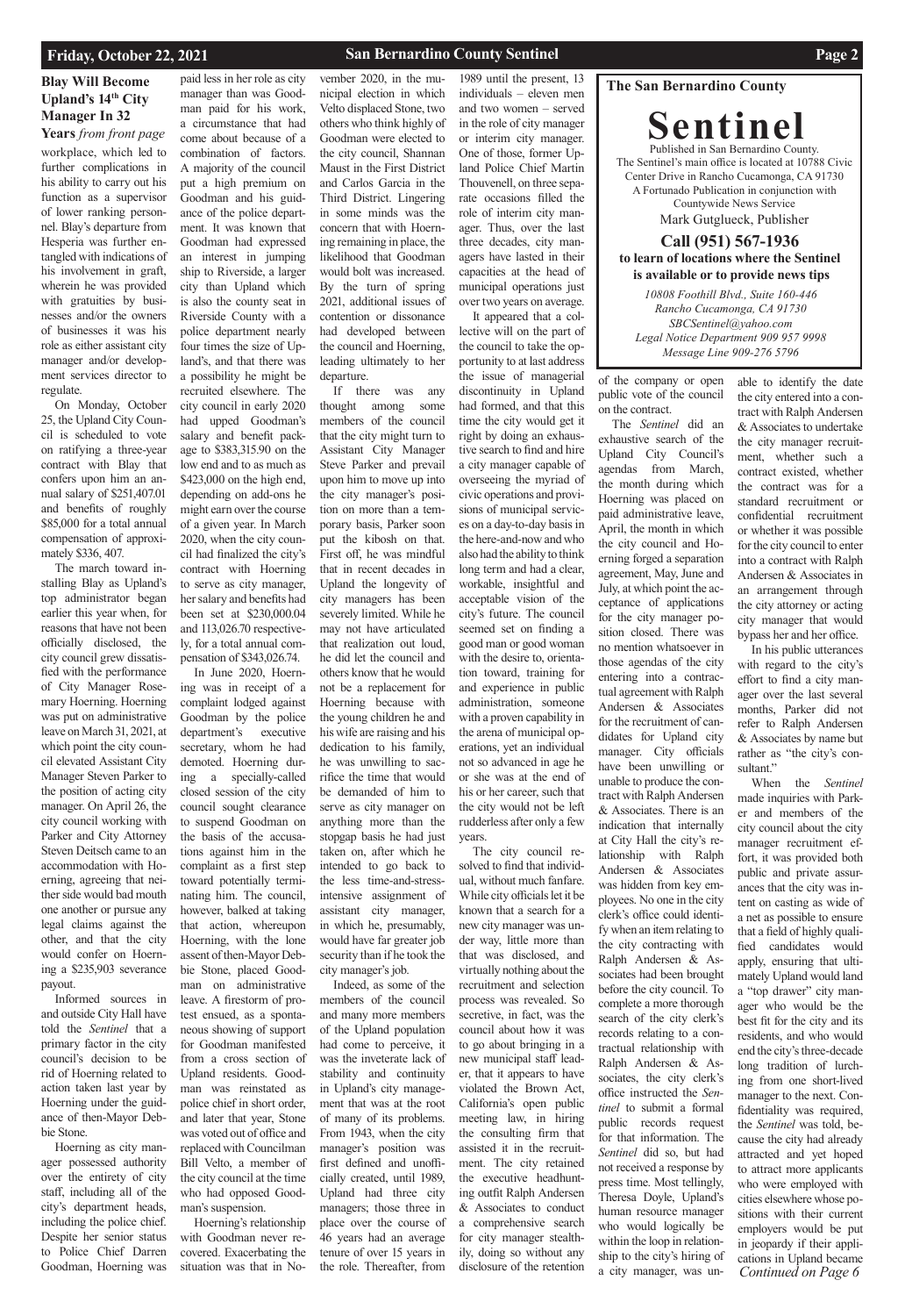## **Friday, October 22, 2021** 1 **San Bernardino County Sentinel 1 <b>Page 3 Page 3**

*Continued on Page 12*

**DA Files Felony Assault By A Public Officer Charges Against Deputy Seen On Video Kicking Fleeing Motorcyclist** *from front page*

# **Chino Warehouse**

how the Fontana Police Department treats and perceives the people it serves, and how the FPD deals with the people trying to become members of the department.

An issue in American policing is an us-versusthem mentality, which is not complex. Police agencies and unions are populated by officers who are predominantly white, which some assert makes policing a white profession. Women are also greatly underrepresented in policing, so a more accurate characterization might be that policing in America is a predominantly white male profession. Many times, though not universally, this circumstance is accompanied by the mindset that certain groups of people are more of a threat to a police officer. It has been argued that this can be clearly affirmed by the way in which police officers in America encounter Caucasians compared to people of any other race, then how they react, and their choices to use deadly force or not, which many assert shows that something is amiss with the overall training,

psychology and ethos in American policing.

Of relevance is that negative minority community perceptions of police in America have a historical basis in fact. A primary example of this is the war on drugs, with its primary focus in black and other minority neighborhoods where stop-and-frisk police protocols routinely subjected hundreds of thousands of innocent minorities to such searches, which exacerbated feelings of marginalization on the part of those frisked and created frictions with the police. Other historical examples of the disparate treatment of members of the minority population in the United States outside the context of policing consists of slavery, segregation, Jim Crow laws, red lining, voter suppression, lynchings, barred entry into real estate ownership, banking and loan denials, and employment discrimination. Any negative feelings from the minority community toward police did not start with the killings of George Floyd, Breonna Taylor, Eric Gardner, Daunte Wright, Rayshard Brooks, Daniel Prude, Atatiana Jefferson, Aura Rosser, Stephon Clark, Botham Jean, Philando Castile, Alton Sterling, or Freddie Gray. These minorities were killed for such offenses as selling loose cigarettes, using counterfeit money, sell-

rs and remain attuned to law enforcement rules and standards and have valuable insight to assist police departments devise more efficient, transparent, and honest internal affairs protocols. For some, it is puzzling

ing CDs and DVDs or upon being pulled over while driving, while in their own homes including while they slept or for standing in his grandmother's yard. Feelings of animosity, disdain, and fear have existed even prior to policing in America. Do the police kill white people for engaging in these types of activities? If so, do they do so with the same frequency? The answer to these questions are up for debate, but appears as if they do not, or at least such killings are not caught on camera as much.

The *Sentinel* reached out to Fontana Police Chief William Greene for comment on the Hillard Heintze assessment on June 2, 2021. For the record, Chief Greene stated in response to the Hillard Heintze 2020 report on the Fontana Police Department that he found "the report/ assessment encouraging, but there are things that they [his officers] currently do that can be absolutely improved upon." He went on to say that "The FPD is a place of constant assessment, self reflection, and change, and we are dedicated to continue to do things better then they have ever been done." The Hillard Heintze report started off with an overall general recommendation that the city and the FPD embrace and implement the recommendations contained

*Continued on Page 11* The Hillard Heintze methodology used to analyze the Fontana Police Department was based on the six strategic principles of (1) independent and objective analysis, (2) solicitation of multiple viewpoints, (3) an acute focus on collaboration and partnership, (4) an information-driven decision-making mindset, (5) a structured and highly disciplined engagement approach and (6) clear and open lines of communication. The only way that the Fontana Police Department could truly fulfill the six objectives of analysis is if its leadership allowed someone to investigate or analyze the department from top to bottom who

in its report such that the department will have a "renewed sense of how personnel can improve community relationships, increase and value diversity, and develop bestpractice internal affairs protocols."

Hillard Heintze, a Chicago-based company founded in 2004 by Terry G. Hillard, a retired superintendent of the Chicago Police Department, and Arnette F. Heintze, retired special agent in charge of the U.S. Secret Service's Chicago Field Office and an ex-Fortune 100 director of security, touts itself as a strategic security risk management and corporate investigations consulting firm. In 2019, it merged with Jensen Hughes, which bills itself as a global leader in safety, security and riskbased engineering and consulting. Hillard Heitze employs as some of its analysts and experts individuals who were once themselves police offi-

how a police organization would need a recommendation to or have to first check with a consultant on the importance of having a diverse police force that mirrors the community that department

serves, and need to be told why there is more value in having police officers who are not just Caucasian.

The introduction of the Hillard Heintze report calls upon the Fontana Police Department to identify its organizational vulnerabilities and be committed to improvement via training, communication, and initiative. The assessment/report credits the police department's leadership with an existing commitment to excellence, stating that is what drove the department's command echelon to seek the assessment. This represented, Hillard Heintze stated, what is presumed to be a hard and purposeful glance into the police department, a willingness to open the department to scrutiny so ways could be identified to improve department operations and service to the community.

**Ban** *from front page* avenues and the southwest corner of Chino and Central avenues.

This report states that the Fontana Police Department is trying to be proactive and increase

confidence in the police in the city. According to Hillard Heintze, many police agencies and officers are confused about what it takes to build real trust and confidence within the

communities they serve; Fontana, is no different. Thousands of Fontanans will never directly encounter a police officer. Nevertheless, a majority of Fontana's residents will. The department can begin to gain the trust and

confidence of the more than one hundred thousand Fontana residents who are protected minority members as defined by U.S. law through icebreakers such as having coffee events, cookouts involving the public or giving away toys and other good faith gestures and being nice to the masses, but it will never achieve actual trust building in the community if behind the public's back the department is being dishonest with its rules, protocols, procedures, and disciplinary actions against its officers, according to Hillard Heintze. Everything needs to flow together and be genuine. If not, it is subpar and pseudo.

back in the direction from which he came. At 37 seconds into the video, Deputy Smith, running, comes into the camera's field of view from the direction in which Jones was looking.

At that point, Jones begins walking, at first nonchalantly, back in the direction from which he came as if to see if he can simply pass himself

off as a pedestrian walking through the lot. When Smith immediately veered in his direction, however, Jones raised his hands in a show of surrender. Smith, at that point having slowed to a walk and carrying what appears to be either a lit flashlight or a laser source, comes toward Jones.

In the video obtained by the *Sentinel*, there is no sound, and it is not possible to discern the verbal exchanges that took place.

At 42 seconds into the video, Jones begins to bend down and at 44 seconds into the video he is on his knees with his hands touching the ground, and he appears to be heading into a prone position. At 46 seconds, Jones' hips are flat on the ground as are his forearms, with his neck and head arched up, just as Smith begins a powerwalk and rather gratuitously, using his right foot, kicks Jones in the head with considerable force. Smith then shines the light he is holding on Jones, and at 48 seconds into the video, kicks him in the head once more, this time somewhat less forcefully.

Jones, whose position on the ground shifted to his right somewhat because of the violence of the kicks, is seen laying completely prone, with his head on the pavement. Smith then bends down and seizes Jones' left arm at the 51 second point and bends it up to take it behind Jones

and begin handcuffing him. Smith has bent Jones' right arm back to fully effectuate the handcuffing at 53 seconds, when another deputy, running, comes into the video's frame of view. That deputy assists Smith and at one minute and seven seconds into the video, a third deputy arrives. A fourth deputy arrives at the 1:34 mark and then a fifth deputy four seconds later. From that point on, Jones' arrest is carried out with no further incident on the video, and Jones is led away.

The violence exhibited against Jones during the arrest came two weeks and one-and-one-half days after Sheriff's Sergeant Dominic Vaca was killed in Yucca Valley in broad daylight during the noon hour on May 31, at the end of an incident in which deputies there sought to make a traffic stop of another motorcyclist, Bilal Winston Shabazz, for riding a motorcycle without a license plate. Like Jones, Shabazz fled and when Vaca approached him, Shabazz, who was armed, shot and killed him. Shabazz was himself mortally wounded by other deputies at the Yucca Valley scene.

Smith had been a sheriff's deputy for five years and two months at the time of the June 16 incident.

After the video became

publicly available and was broadcast nationally in extended form by TMZ, a syndicated television program, and was mounted by YouTube in an abbreviated form which included both of Smith's kicks to Jones' head, action to suspend Smith was taken by the sheriff's department.

Then-Undersheriff Shannon Dicus, in a video in which he spoke on behalf of then-Sheriff John McMahon released by the department before Smith was publicly identified, said, "This video came to

**Fontana Brought In Strategic Security/ Law Enforcement Agency Risk Management Consultant To Make Review Of Its Police Department** *from front page*

As was the case in Colton and San Bernardi-

no, members of the Laborers' International Union of North America, which represents construction workers involved in the construction of tilt-up *Continued on Page 12*

"*I and the public know What all schoolchildren learn, Those to whom evil is done Do evil in return.*" -W. H. Auden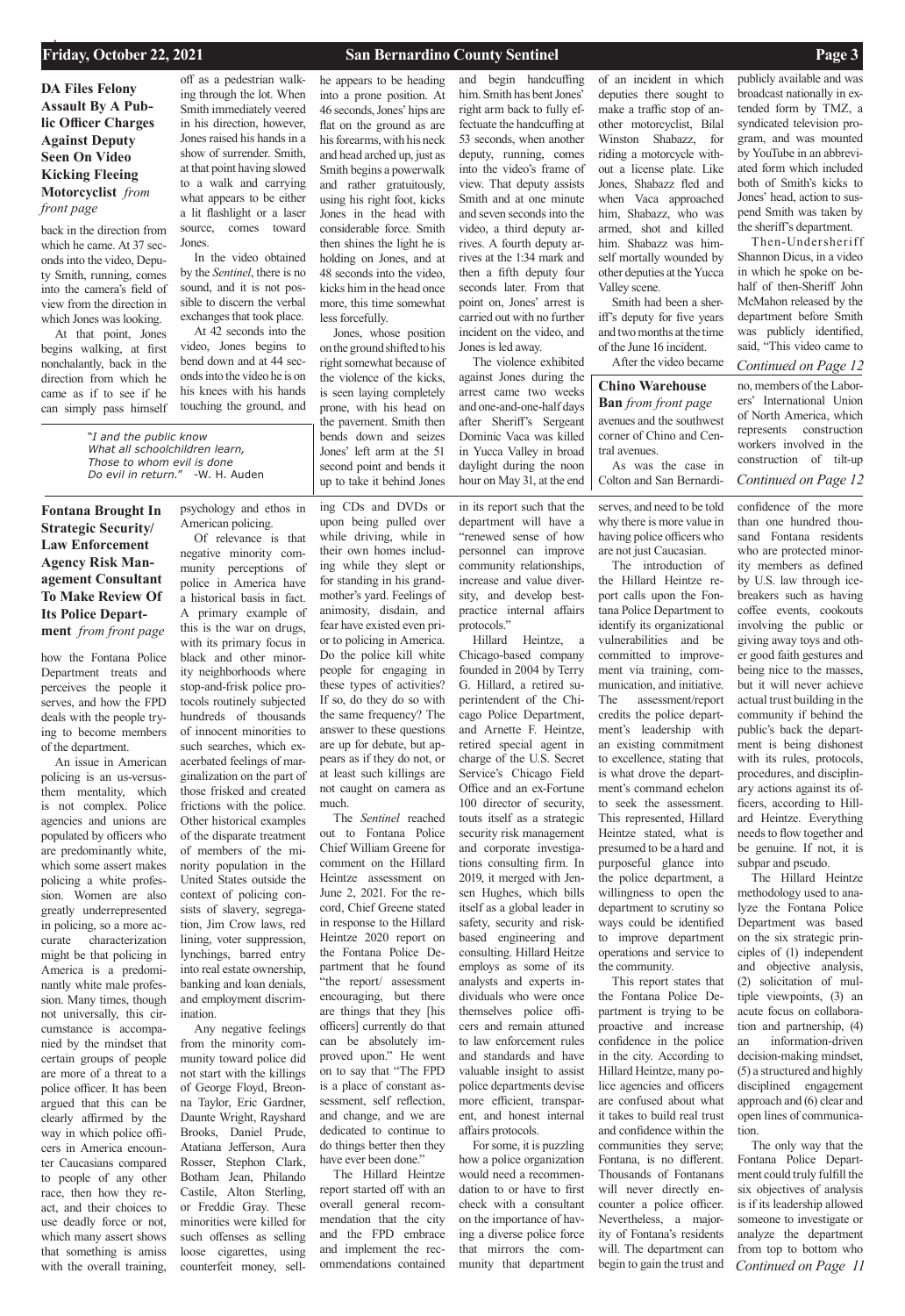**Groundbreaking Role As Redlands' First Distaff Police Officer Was Only Part Of Harlan's Accomplishments & Public Persona**  *from front page* 

## **Shirley Harlan On The Beat In The 1950s**

herself and others on to each next stage.

Born in Cleveland, Ohio in 1929 four weeks to the day before the stock market crash, she was the only child of parents who lacked high school diplomas. They pushed her to achieve academically and refine her talents. At a local hospital she served as what would later become known as a candy striper and volunteered as well at a Jewish community center. After her 1947 graduation from West Tech High School, she attended Western Reserve University, obtaining a bachelor of science in sociology with a minor in physical education.

In 1952, she moved to California from Ohio, and found a job as a social worker in San Bernardino almost immediately. It was while working in that capacity that she met Herbert Harlan, and they married in 1954 and started a family shortly thereafter, raising two children.

In the midst of that, in 1956, she applied for an open position as an officer with the Redlands Police Department, and secured a position within the previously all male domain by a combination of factors, the first being her finishing second in testing done of those taking a pre-hiring training class and the willingness of the department's command structure, led by Police Chief Stanley R. Bowen, and the city's leadership to take what was then an unorthodox path. Harlan later recalled that the officers at the department were accommodating and showed no resentment toward her, but she did lament that she was left to her own devise when it came to her uniform. Policeman of that day, as is the case now, could buy their uniforms off the rack at clothing stores or specialty shops that outfitted police officers. No such attire was available in what was then off-the-beaten track Red-

Later, Harlan would say, "In the Redlands Police Department, all the officers were certainly some of the most wonderful people I've ever worked with."

lands, so Harlan, using her own sewing machine, had to design hers, using a pattern and material approximating that used for her colleagues' uniforms she came up with on her own, matching, as best she could, the attire of the men she worked with. In this way, she maintained herself within the social protocol of the day, which was that women wore dresses. She complimented the dress with a pair of white shoes with

moderate heels. Instead of

investigator within the department's three-member juvenile unit, then headed by Lieutenant Claude Miles and which also included Officer Arthur P. Crim III. In 1958, Miles stated publicly that "due a more adequate juvenile unit," which was a reference to Harlan's addition, arrests of youthful offenders in Redlands were increasing at a faster pace than were the offenses.

Chief Bowen also utilized Harlan as an officer/ investigator in what was the department's domestic violence division, although that was not its official title, as well as in pursuing female offenders and the perpetrators of sexual offenses. An element of Harlan's job was going to schools to deal with students whose offenses necessitated them being detained, interviewed or transported to juvenile hall. She also served as the custody officer used for dealing with, searching and transporting women who had been



arrested. When work on those assignments lagged, she would return to patrol. In August 1961, Harlan

> *Continued on Page 12* At least some of the different approaches she proposed or advocated were accepted. In the 1970s, after the department had acquired video production equipment intended to be used for videotaping training and instructional presentations for probation officers, Harlan sought to refocus the purpose of the equipment, utilizing it for involving youthful probationers in the production of videos to divert them from criminal activity and antisocial attitudes. Some of the probation department's higher-ups were skeptical, particularly when the freedom given the youth participating in the project resulted in videos that took a critical view of juvenile hall or an instructional video on how to make a break from juvenile hall, as well as films that were less than laudatory of the probation department itself. Harlan overcame her superiors' resistance to the program by pointing out that the process of creating the videos involved a degree of discipline and commitment on the part of the young probationers that included the writing of the scripts used, acting them out and mastering the techniques of videography and editing, which provided the probation office's youthful charges with new skills, an understanding and apprecia-

resigned her post to accept a position as director of Las Amigas Girls Home, which had been established three years previously by Margaret Baer, who resigned as that facility's operator to take a job with the Ventura Girls School in Ventura. In her letter of departure to Chief Bowen, Harlan wrote that "I consider myself fortunate to have been associated for the past four years with such a high caliber group of law enforcement officers. I am especially grateful to have received my basic training in juvenile work under an officer as able at Lt. Claude Miles." In the letter to Bowen, Harlan said her training and experience with the department were of substantial aid in qualifying her for taking on the management of the orphanage.

Her departure came a few months short of her five-year anniversary with the department, a milestone at which officers, at that time, were provided with a permanent metal badge.

Harlan threw herself into the operation of the residential school for girls, but ultimately was persuaded by the encouragement of others to get back into law enforcement work, and she became a San Bernardino County probation officer.

Having been forced by the standards of the times in the 1950s and early 1960s to wear a dress on a daily basis, a

requirement imposed on women strictly because of their gender, Harlan was among the movement that began to rebel against this stricture in the late 1960s and early 1970s, defying dress codes that mandated that women wear dresses or skirts. She wore pants almost daily, though in a gesture to placate or evade the head of the probation department who was less than pleased with the growing number of women who were in defiance

of what were workplace standards, she always had a dress she would change into whenever he was to be around.

In her role as a probation officer, she undertook a number of what were at least at first considered to be unorthodox approaches in seeking to ensure compliance on the part of probationers with the terms of their release and achieving the ultimate goal of the probationers' rehabilitation.

She admitted that she did not always follow the rules just for the sake of following rules. Some things needed to change, she said, even though some people are not open to new ideas. She was ready to experiment with things if she thought they might work. "I have always been quirky," she said. "I'm kind of an oddball."

a hip or shoulder holster, she carried her gun in her purse.

She later recounted that she had never used her gun in the line of duty, though she had honed her shooting skills on the shooting range, and had proven herself equal to or better than her fellow officers in that regard. On a single occasion, she said, she was present when her

partner had fired his firearm when they encountered a resistant subject at his residence where they had gone to effectuate his arrest.

Harlan acknowledged there was a physical aspect to some police work, but that at the time, when she was in her late twenties and very early thirties, she was up to such challenges, since she was

agile and fit, and ready to acquit herself if the need arose.

She was initially assigned all of the duties of a beat officer, which included patrolling the streets. After her first year, she was no longer spending the lion's share of her time out on the streets, but was working, in accordance with Chief Bowen's reassignment of her, as an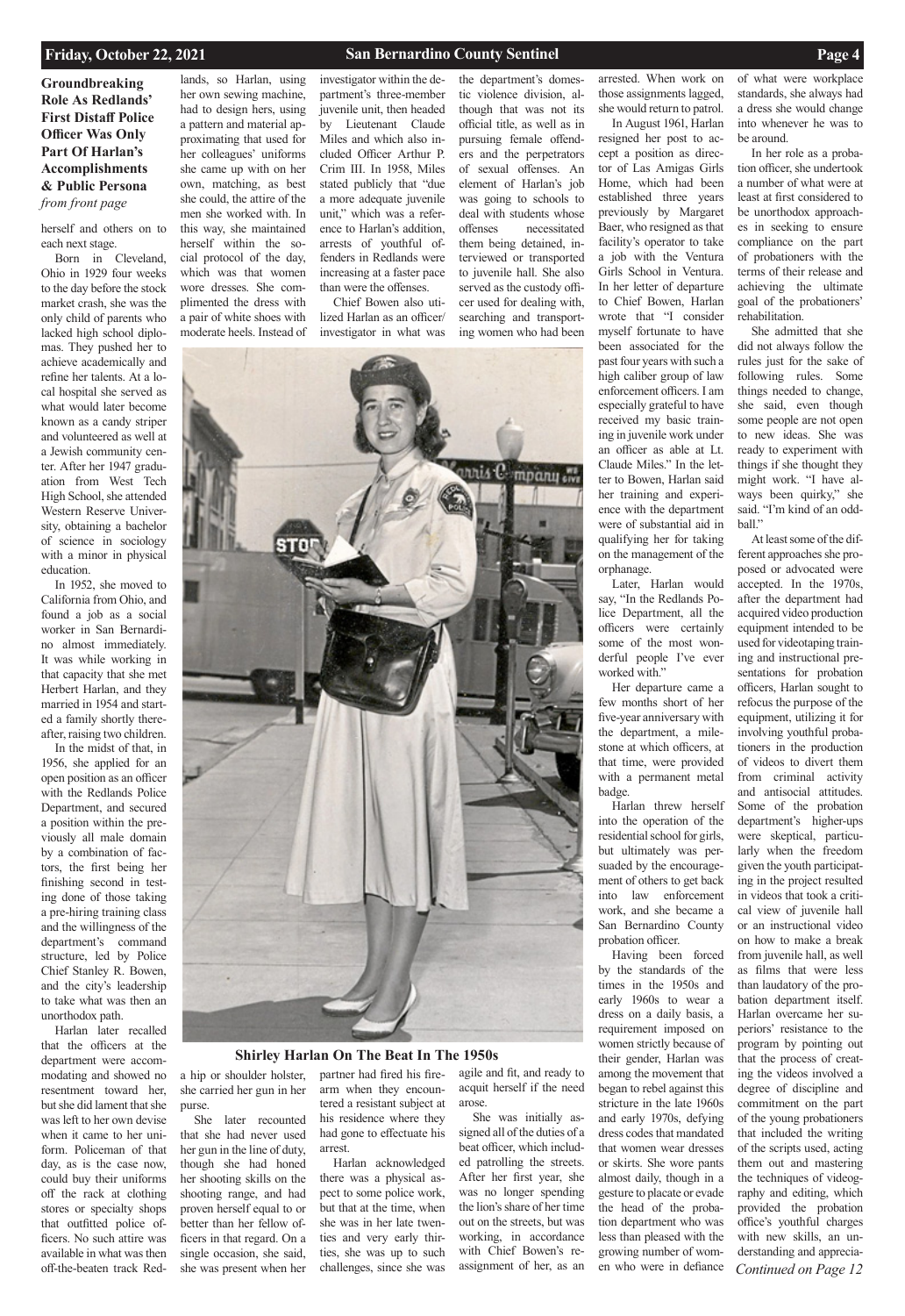## **Diaz Led A Life Of Uncommon Intensity Spread Across Nine Decades** *from front page*

lecting as many of Riles' cigarette butts as he could find each day, re-rolling the tobacco they contained in paper, and smoking the makeshift cigarettes. Unknown at the time, Riles, from working in the cement plant that was rife with limestone dust, had contracted tuberculosis. From smoking the remnants of Riles' cigarettes, young Felix contracted tuberculosis.

He was placed in a TB ward that was segregated, one reserved for blacks and Hispanics, but at the same tuberculosis asylum where Riles, who ultimately succumbed, was being treated. Diaz assumed, like virtually all of the patients he was with, he would die. The final stage of the disease, he recalled, consisted of blood spraying from the mouths of the tubercular victims. The nurses, he said, would announce that a patient was "hemorrhaging," and place a screen around the moribund invalid's bed, at which point death invariably descended to make its claim.

While he was ensconced in the asylum, the seven-year-old was brought his schoolwork, and he made a desultory effort to keep up with his classmates, not sure why he was bothering, since he was convinced he was going to die.

Inexplicably and fortuitously, he recovered, and a year later, in 1942, Diaz was back at Eva Dell elementary school, a third grader, in Miss Appleberry's class. Diaz did not remember Miss Appleberry's first name, but he said his impression was she was new to the teaching profession, and had been assigned to a classroom of third and fourth grade students. Despite her having been put into a teaching environment where most of her students, with the exception of a few African-Americans, were Hispanic, she did not speak Spanish. Functioning in that environment, over the course of her first several months in that classroom, Appleberry grew more and more frustrated.

According to Diaz, Appleberry was accustomed to referring to the classroom collective as "you Mexicans," with an occasional "you stupid Mexicans." Her outbursts would include "What's wrong with you Mexicans?" and "I'm sick and tired of you Mexicans" and "You lazy Mexicans won't even try" or "What is the problem with you people?"

Appleberry armed herself with a paddle, which she at first utilized to redress behavioral problems. The students, for the most part, Diaz said, accepted the employment of the paddle against them when Appleberry's stated purpose was for disciplinary issues, although, he said, her conception of what constituted misbehavior was somewhat questionable. It was when Appleberry ratcheted things up to employing the paddle as an educational tool that Diaz drew the line, he recollected.

To improve her students spelling performance, Appleberry hit upon a strategy of dissuading her pupils from misspellings through negative reinforcement in the form of one swat for every incorrectly spelled word on spelling tests. After the tests were graded, Appleberry called the students from their desks, taking each into the hallway, where she would administer a single whack of the paddle per orthographic error. After several of his classmates were provided with such lessons, it was Diaz's turn for a private tutoring session in the hallway. He refused to budge from his desk, however, even when the larger and older Appleberry attempted to make him do so forcefully, inflicting some visually apparent scratches on his arm with her fingernails in doing so. She was unable to get him to take his educational medicine, though the eight-year-old did consent to going with her to the office of the principal, identified by Diaz as a Mr. Mullen, where Miss Appleberry made a case that her student was being intransigent and Felix protested the use of corporal punishment as an instructional methodology. In a 1942 version of the timeout, Diaz, for his transgression, was obliged to be removed from Miss Appleberry's classroom for the remainder of the day, and instead relegated to a desk in the corner of the school's sixth grade classroom, where Mr. Mullen was the teacher.

Upon going home, Diaz found himself in the position of having to explain to his parents how it had come about that he had a multitude of bloody scratches on his arm. He explained what had happened to his skeptical father, who sought to verify that version of events with one of Felix's classmates, identified by Diaz as a kid named Leo.

Porfirio Diaz, unsure of whether his son was telling the truth or perhaps seeking to mislead him about what had actually occurred or minimize his misbehavior, resolved to accompany his youngest son to the school to actually determine what had occurred. Mr. Diaz, like his son, did not think it appropriate that Felix should be physically disciplined by his teacher for academic shortcomings.

> *Continued on Page 11* From 1981 until 1985 he was on the Victor Valley Union High School District Board of Trustees. In 1992 he was elected to the Victorville City Council. He served a single four-year term in that capacity. Diaz was raised as a Catholic, attending St. Joan of Arc Catholic Church in Victorville. As a child, when he was afflicted with polio, Diaz said he feared he would be rendered crippled. He prayed, telling God he would not take his physical faculties for granted and he would remain virtuous if the use of his

Nevertheless, Porfirio was taking a risk, indeed a serious one. He was, after all, in the country illegally. So was his wife. Confronting Mr. Mullen, an authority with the school, could result in scrutiny he did not want, such as the sheriff's office and ultimately customs officials, which conceivably might lead to deportation. Porfirio marched down to Eva Dell Elementary School. When he arrived, he found that more than a dozen other parents of students in Miss Appleberry's class had beaten him there, none of whom spoke English. Porfirio translated for Mullen what the other outraged parents were saying, and he added an expression of his disapproval of the way in which Appleberry had treated his son and her students in general. Mullen relieved Appleberry of her position as an instructor, and when Felix next showed up for school, she was gone, never to return. Diaz said he shed no tears over her departure. What occurred was for Diaz a crucial life lesson. Despite the disadvantage he was at, a kid at odds

with an adult, a student going up against the authority of a teacher in a society or community where Hispanics had to play on a tilted playing field with their goal line at a level above their heads while behind and below them the privileged white population's goal line was situated, he learned that you could still stand up, or as was literally his case sit down, for yourself and fight the injustice you perceived, and it was possible to win, even with the odds against you.

While yet in his childhood, Diaz was afflicted

with polio. He weathered that storm, however, and it did not impact the use of his legs or limbs, though it seemed to have stunted his growth, and manifested later in life, he believed, by compromising his immune system, leaving him vulnerable to colds and other routine maladies. At five foot six inches, he was somewhat smaller than his brothers. Nevertheless, he was athletic, and at Victorville High School, he was a running back on the football team, and he lettered in basketball and excelled at track. He graduated from Victorville High School in 1953. He attended Antelope Valley College in Lancaster, driving out treacherous and undulating Palmdale Road regularly from Victorville to attend classes. In 1957, he was drafted into the Army, something he was not enthusiastic about at the time, but which he later described as an important formative experi-

ence in his life. He served two years at various bases around the country.

He was discharged in 1959.

Diaz graduated with an associate's degree from Allan Hancock College in Santa Maria in 1961.

He immediately went to work as a teacher with the Adelanto Elementary School District in the fall of 1961, using an emergency teaching credential. He remained a student himself, attending night courses at California State University Los Angeles, earning a bachelor of arts degree in 1967.

Subsequently, he received a masters degree from Chapman College in Orange in 1971.

In total, he taught for 46 years, 23 of those in the Victor Union School District, the Victor Union School District and the Adelanto Elementary School District from kindergarten to grade school, junior high including an extended period at Victor Valley Junior High School and high school, as well as another 23 years teaching at Victor Valley College.

He was a football and

track coach at Victor Valley High School for eight years and a basketball coach at Victor Valley College for eight years. As important as the subject matter he taught, Diaz said, were some basic approaches to life he sought to instill in his students. "I would tell them, 'Shut up and keep your eyes and ears open, and you will probably learn something.' I told them to be proud of who they were, and that they should

respect themselves and others," he said.

He was an appointee to the San Bernardino County Fair Board and a member of the Victor Valley Hispanic Chamber of Commerce.

As an Army veteran, he was a volunteer with the California Cadet Corps, a youth organization aimed at providing elementary school through college age students with a glimpse of and options relating to military service. Diaz was the founder of the Old Town Victorville Veterans Memorial, located at the corner of



Seventh Street and Forrest Avenue, which since 1996 has celebrated the military service of local servicemen. He was active in the American G.I. Forum, a veterans organization.

Diaz was a prime mover with the Lord's Table, a program that provided food to impoverished families, senior citizens and shut-ins.

**Diaz In An Open Field Run As A VHS Jackrabbit In Autumn 1952**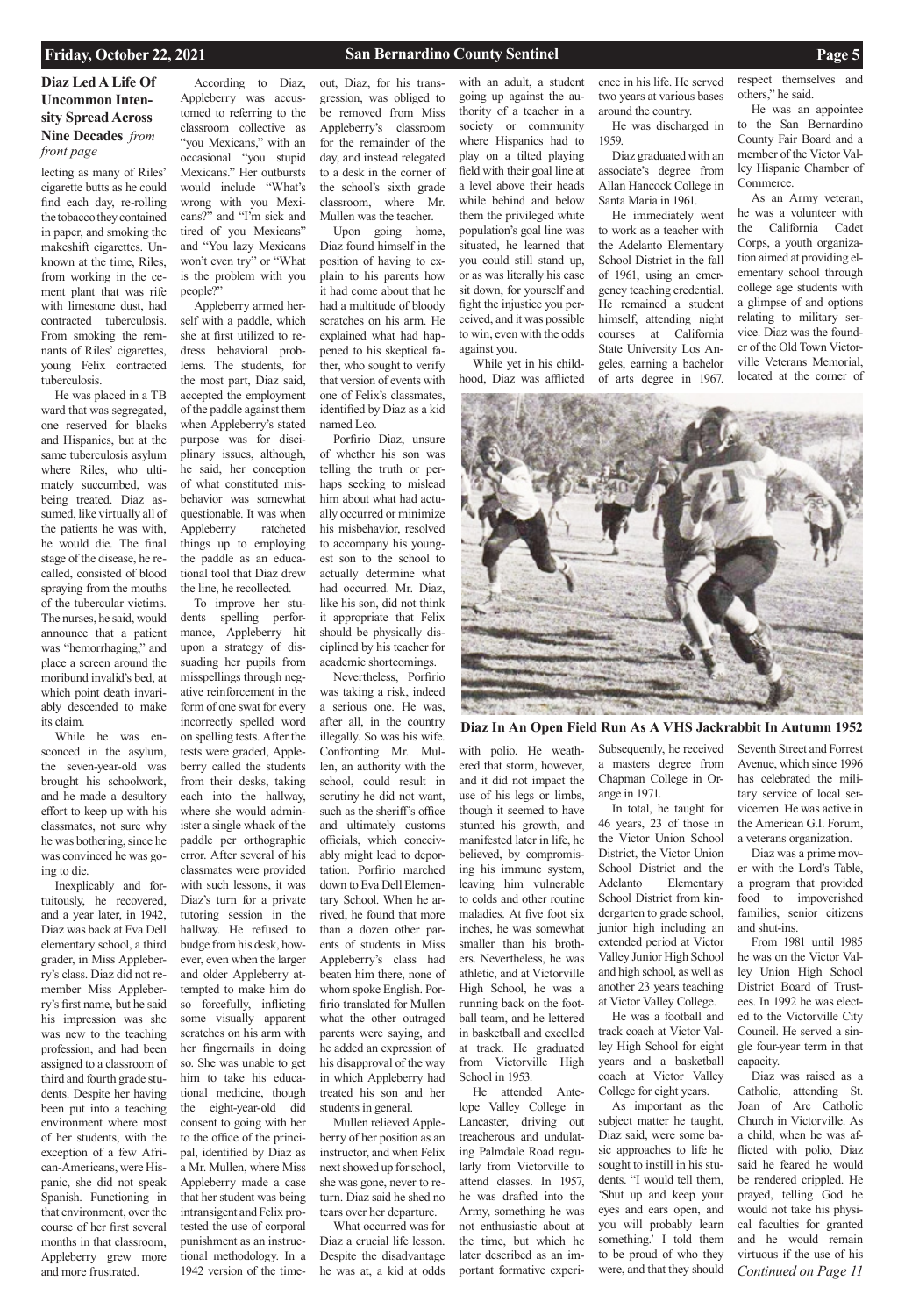**Inappropriate Behavior Toward & Relationships With Women Along With Other Faux Pas Led To Blay's Loss Of Empoyment With The Sheriff's Department And The City Of Hesperia** *from page 2*

known. Patience with the process and the secrecy surrounding it, the *Sentinel* was promised, would redound to the city's benefit once a new city manager is in place.

In July, the application deadline for the Upland city manager's post elapsed. The city has not disclosed how may applications it received.

The *Sentinel* has learned that Fred Wilson, a Ralph Andersen associate who was formerly the city manager of San Bernardino and Huntington Beach, and Heather Renschler, the chief executive officer with Ralph Andersen & Associates, whose stock-in-trade is confidential headhunting, were assigned to manage the recruitment drive for Hoerning's ultimate replacement as Upland city manager. By the first week of August, the *Sentinel* has learned, Wilson and Renschler had begun to winnow the field of applicants for the Upland job, with Wilson doing much of the heavy lifting, examining and evaluating résumés, conducting telephone interviews, eliminating applicants from the list of those to eventually be considered by the city council and writing up recommendations/reports with regard to those who advanced to the next stage.

On Tuesday, August 24, the city council held a specially scheduled meeting, one that was conducted electronically and remotely, with a closed session during which a first round of finalists for the position were interviewed sandwiched between a brief open public introduction to the meeting and an open public conclusion of the meeting, at which point it was announced that no reportable action had been taken. On September 13, the city council met at its regularly scheduled first meeting of the month. Thereafter, it was disclosed that the field of candidates for the city manager appointment had been reduced to two.

tained its silence on the city manager recruitment effort over the next several weeks. On October 12, the *Sentinel* learned that a decision to hire Blay as city manager had been arrived at. Immediate inquiries to confirm Blay's appointment were initiated with city officials. No official confirmation was forthcoming.

The *Sentinel* sought to augment its knowledge of Blay's history with further research. The *Sentinel's*  findings include:

\* Blay obtained a bachelor's degree in business administration from Cal Poly University Pomona in 1988. More than two decades later, in 2009, he achieved his master's degree in business administration from Mississippi State University.

\* In 1989, Blay was hired by then-San Bernardino County Sheriff Floyd Tidwell as a deputy.

The city council main-\* In 2007, Matt Linderman, who had been supervised by Blay while he was a patrol deputy in Victorville, was charged with sexual battery on a woman who was "unlawfully restrained"; two counts of soliciting lewd conduct in a public place; soliciting oral copulation from a woman he threatened to arrest; and four counts of soliciting bribes. Subsequently those charges were augmented with further ones relating to his conduct as a patrol deputy in Victorville in 2005, 2006 and 2007, as more and more victims came forward. Ultimately Linderman was charged with crimes against 11 women he had encountered in the field while he was in uniform and under the super-

\* Based on both his educational level and his ability, Blay advanced through the ranks at the sheriff's office throughout the 1990s and early 2000s at a faster-thanaverage rate than most of the department's personnel, achieving by 2005 the rank of sergeant.

\* In 2005, Blay was given an assignment overseeing the traffic patrol division in Victorville.

vision of Blay. Linderman in 2011 was convicted by a jury of sexual battery by restraint, oral copulation under the color of authority, 11 counts of soliciting a bribe and two counts of solicitation to engage in lewd conduct involving the 11 women. He was sentenced to a 20-year prison term. Linderman subsequently appealed his convictions. The appeals court reversed one of the solicitation to engage in lewd conduct convictions, finding it was barred by the statute of limitations, but upheld the remainder of the case against him.

\* In the meantime, Blay had been promoted from the patrol supervision role into a more prestigious position in the department's special weapons and tactics [SWAT] detail, which at that time was supervised by Lieutenant Nils Bentsen.

\* After the prosecution of Linderman was under way, an internal sheriff's department investigation into the matter was begun, at which time, Blay was removed from the SWAT detail and sent back to a patrol station pending the outcome of the investigation. The investigation determined that Blay knew about Linderman's activity through complaints and observation. A contributing factor to Blay's failure to act, investigators found, was that Blay had inappropriate verbal exchanges and interaction with women he encountered in the field himself, including what were taken by some women as unwanted sexual advances, which inhibited him from deterring Linderman in his known behavior before the situation grew beyond control.

\* Blay was brought up on multiple charges before a discipline board

relating to his failure to provide proper supervision of the deputies in his unit and making misrepresentations up the chain of command. After the presentation of what was characterized as "overwhelming evidence," it was determined that his own indiscretions were a contributing factor into Blay not taking action on Linderman. Blay's discipline hearing concluded with a recommendation of termination.

\* Before that recommendation was acted upon by the department, Blay, who was working patrol at the time, made a disability claim relating to having hurt his shoulder and went out on medical leave, and never came back to duty, retiring thereafter. At that point, he was 44, six years younger than minimum retirement age.

> *Continued on Page 10* \* Subsequently, Bentsen was made aware of specifics that made him

\* Blay languished after leaving the sheriff's department, obtaining a security and loss control job with a shipping company that paid roughly one quarter of what he was making as a police sergeant, eventually augmenting that with a parttime position as an adjunct professor at Victor Valley College, teaching in the field of the administration of justice, for which his highest single year's compensation in pay and benefits totaled \$19,382.59.

\* Nils Bentsen, the lieutenant in the SWAT division who had commanded that unit when Blay was briefly there in 2008 and who had been one of Blay's closest friends from shortly after both were hired as deputies by Sheriff Tidwell in the late 1980s, had continued his promotional rise in the department, and was given the assignment of captain of the Hesperia Sheriff's Station, in which assignment he was the de facto Hesperia police chief, as Hesperia contracted with the sheriff's department for the provision of law enforcement service. In December 2015, the Hesperia City Council, impressed by Bentsen's performance as police chief, poached him from the sheriff's department, hiring him to serve as city manager upon the retirement of Hesperia's previous city manager, Mike Podegracz. Bent-

\* In March 2016, Bentsen hired Blay, who was drawing a \$55,748.70 yearly pension based upon his 20 years with the sheriff's department, to serve as Hesperia's development services director. Blay had no previous municipal or public administration experience. Despite that, he was hired into the development services director post, which paid him

a \$143,156 annual salary, another \$8,081 in additional pay and \$26,635 in benefits for a total annual compensation of \$177,872. \* In 2017, Blay as de-

sen moved into the city manager's post in January 2016. Hesperia, recommended

velopment services director played a major role in overseeing the city's consideration and the city council's ultimate approval of the massive 15,663-dwelling unit Tapestry subdivision at the extreme south end of Hesperia near the mouth of Summit Valley. The Tapestry project was built on the same property as, and was a revival of, the 9,100 home Rancho Las Flores project that had been proposed for construction roughly a year after the city's 1988 incorporation. The Rancho Las Flores project was derailed in 1992 after revelations that then-City Manager Robert Rizzo was routing money from developmental interests involved in the Rancho Las Flores undertaking to then-councilmen M. Val Shearer and Percy Baker and then-Planning Commissioner Donna Roland. The allegations of graft together with the consideration that a development of that size would overwhelm the city's ability to provide adequate accompanying infrastructure resulted in the abandonment of the plan to urbanize the rustic property long known as Las Flores Ranch. A quarter century later, the project had been reconstituted and expanded by more than 160 percent when it came before the city for approval in 2017. Despite similar concerns relating to overbuilding and the city's inability to provide adequate infrastructure, in particular roads and flood control, Blay, who had no previous experience or expertise with regard to land use and development issues before being hired in

approval of the project, and the city council voted 4-to-1 to ratify the development agreement for it. That action revived long dormant accusations of graft pervading Hesperia City Hall. \* Hesperia, which had traditionally prohibited any cannabis-related commercial activity within its city limits, in 2017 moved to allow companies delivering marijuana or canna-

bis-related products to operate within the city. Blay, as development services director, had a hand in this liberalization of the city's policy. Bentsen entrusted Blay with the city's regulatory activity pertaining to the commercial marijuana and cannabis activity within the city, including the entrepreneurships meeting all licensing, permitting and operational protocols specified in the city's ordinances and the inspection regime for such.

\* In 2018, Bentsen convinced the city council to allow him to promote Blay to assistant city manager, upping Blay's annual salary to \$179,807 with another \$9,081 in add-ons, \$31,023 in benefits and a \$10,282.86 contribution toward Blay's pension plan for a total yearly compensation of \$230,193.86.

\* The responsibility for regulating commercial cannabis-related operations in the City of Hesperia and enforcing the city's ordinances relating to the marijuana/cannabis industry remained with Blay when he transitioned from development services director to assistant city manager.

\* City employees working under Blay and eventually Bentsen became concerned that Blay was uneven in the enforcement of the rules and regulations relating to the marijuana/cannabis product distribution businesses, as Blay appeared to be or actually was closer to some of the marijuana purveyors than he was to others, being lax with regard to a handful of the businesses while strictly regulating the rest. Reports drifted in that Blay had developed a substance abuse problem, which involved him getting free cannabis-laced edibles from some of the cannabis companies he was charged with regulating. When reports of that reached Bentsen, the *Sentinel* is told, he put Blay on temporary administrative leave, but did not fire him. Bentsen removed cannabis regulation authority from Blay, giving that duty to another city employee before reinstating Blay.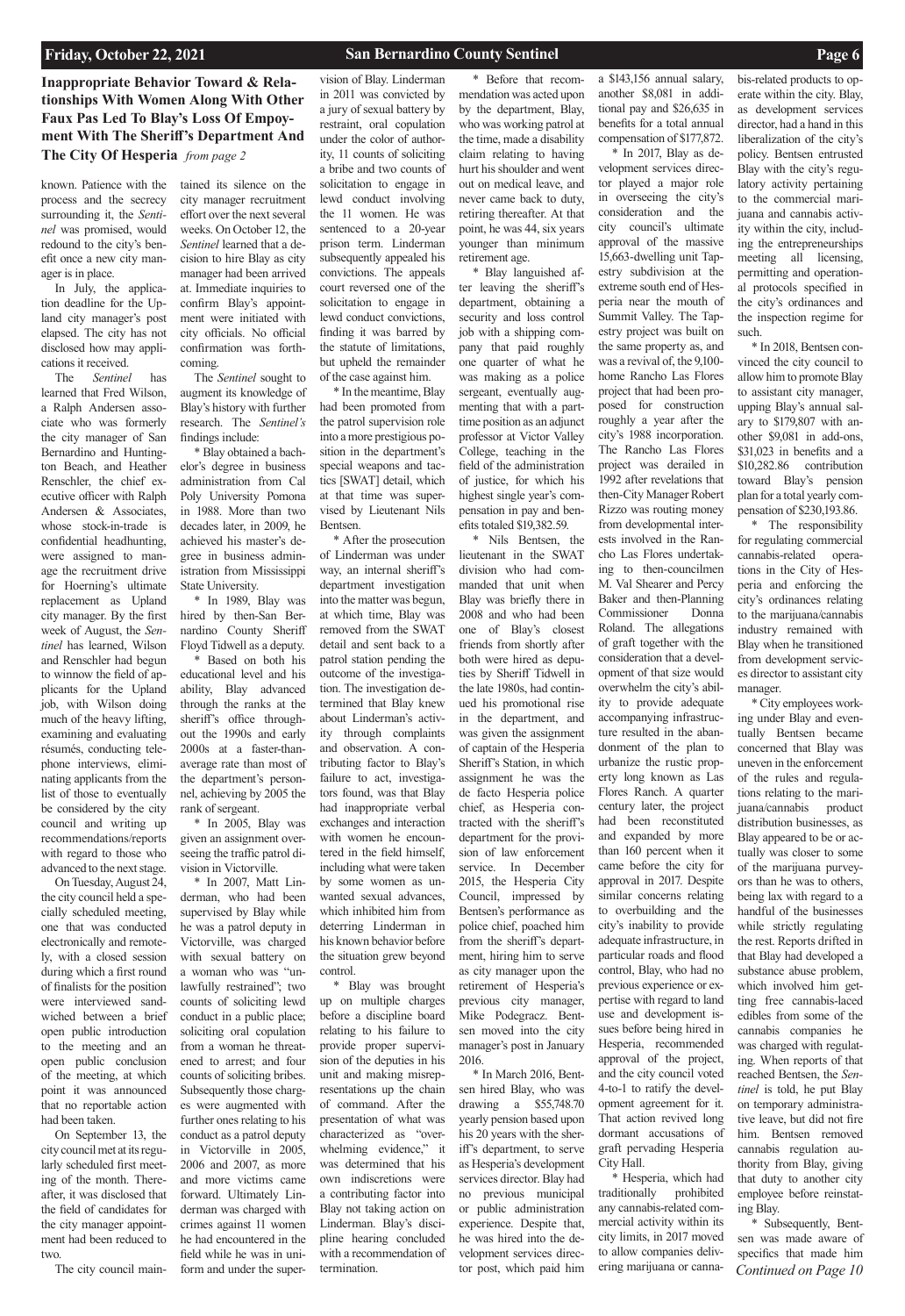## **Public Notices Public Notices Public Notices Public Notices Public Notices Public Notices Public Notices**

Mailing Address: 15407 ROCKWELL AV-<br>ENUE FONTANA, CA 92336 FONTANA, CA 92336 The business is conducted by: A **CORPORATION** 

FBN 20210009543 The following person is doing business as: MC BODY CONTOURING 141 W FOOTHILL BLVD SUITE C UPLAND, CA 91786 MARMIA ENTERPRISES INC 15407 ROCK-WELL AVENUE FONTANA, CA 92336

State of Incorporation:<br>LIFORNIA C4785478SN CALIFORNIA The registrant commenced to transact business under the fictitious business name or names listed above on: 9/03/2021 By signing, I declare that all information in this statement is true and correct. A registrant who declares as true information which he or she knows to be false is guilty of a crime (B&P Code 179130. I am also aware that all information on this statement becomes Public Record upon filing.

s/ MARICEL DELA CUESTA CALILAO Statement filed with the County Clerk of San Bernardino on: 09/21/2021 I hereby certify that this copy is a correct copy of the original statement on file in my office San Bernardino County Clerk By:/Deputy D5511

Notice-This fictitious name statement expires five years from the date it was filed in the office of the county clerk. A new fictitious business name statement must be filed before that time. The filing of this statement does not of itself authorize the use in this state of a fictitious business name in violation of the rights of another under federal, state, or common law (see Section 14400 et seq., Business and Professions Code). Published in the San Bernardino County Sentinel 10/01, 10/08, 10/15 &  $10/22.2021$ 

ness is conducted by: A LIM-ITED LIABILITY COMPANY

FBN 20210009748 The following person is doing business as: CHOSEN COFFEE COM-PANY 1173 S CACTUS AVE #37 RIALTO, CA 92376: JULIAN J ESTRADA 1173 S CACTUS AVE #37 RIALTO, CA 92376 The business is conduct-ed by: AN INDIVIDUAL The registrant commenced to transact business under the fictitious business name or names listed above on: N/A By signing, I declare that all information in this statement is true and correct. A registrant who declares as true information which he or she knows to be false is guilty of a crime (B&P Code 179130. I am also aware that all information on this statement becomes Public Record upon filing.<br>s/ JULIAN J ESTRADA s/ JULIAN J ESTRADA Statement filed with the County Clerk of San Bernardino on: 09/03/2021 I hereby certify that this copy is a correct copy of the original statement on file in my office San Bernardino County Clerk By:/Deputy I1327

Notice-This fictitious name statement expires five years from the date it was filed in the office of the county clerk. A new fictitious business name statement must be filed before that time. The filing of this statement does not of itself authorize the use in this state of a fictitious business name in violation of the rights of another under federal, state, or common law (see Section 14400 et seq., Business and Professions Code). Published in the San Bernardino County Sentinel 10/01, 10/08, 10/15 & 10/22, 2021.

FBN 20210009264 The following person is doing business as: RADICAL 66 8401 COT-<br>TONWOOD AVE. APT #209 TONWOOD AVE. FONTANA, CA 92335: RADRAGE L.L.C. 8401 COTTONWOOD AVE. APT #209 FONTANA, CA 92335

on and shows good ca why the court should not grant the authority.

Registered with the State California: 202122910336 The registrant commenced to transact business under the fictitious business name or names listed above on: N/A By signing, I declare that all information in this statement is true and correct. A registrant who declares as true information which he or she knows to be false is guilty of a crime (B&P Code 179130. I am also aware that all information on this statement becomes Public Record upon filing.<br>
S/
RASHAD
HERD s/ RASHAD HERD Statement filed with the County Clerk of San Bernardino on: 09/03/2021 I hereby certify that this copy is a correct copy of the original statement on file in my office San Bernardino County Clerk By:/Deputy D5511

Notice-This fictitious name tement expires five years from the date it was filed in the office of the county clerk. A new fictitious business name statement must be filed before that time. The filing of this statement does not of itself authorize the use in this state of a fictitious business name in violation of the rights of another under federal, state, or common law (see Section 14400 et seq., Business and Professions Code). Published in the San Bernardino County Sentinel 10/01, 10/08, 10/15 & 10/22, 2021.

FBN 20210009567 The following person is doing business as: COLD STONE VICTORIA GARDENS 12451 NORTH MAIN-STREET RANCHO CUCAMON-GA, CA 91739: ALL PROFIT EN-TERPRISES LLC 12451 NORTH MAINSTREET RANCHO CU-CAMONGA, CA 91739

Mailing Address: 2783 ATHENS RIDGE DR HEN-DERSON, NEVADA 89052 The business is conducted by: A LIM-ITED LIABILITY COMPANY Registered with the State

of California: 201023810103 The registrant commenced to transact business under the fictitious business name or names listed above on: JANUARY 1, 2015 By signing, I declare that all information in this statement is true and correct. A registrant who declares as true information which he or she knows to be false is guilty of a crime (B&P Code 179130. I am also aware that all information on this statement becomes Public Record upon filing WESLEY KIM Statement filed with the County Clerk of San Bernardino on: 09/21/2021 I hereby certify that this copy is a correct copy of the original statement on file in my office San Bernardino County Clerk By:/Deputy D5511 Notice-This fictitious name statement expires five years from the

Attorney for the Petitioner: MICHAEL C. MADDUX, ESQ. 1894 COMMERCENTER WEST, SUITE 108

date it was filed in the office of the county clerk. A new fictitious business name statement must be filed before that time. The filing of this statement does not of itself authorize the use in this state of a fictitious business name in violation of the rights of another under federal, state, or common law (see Section 14400 et seq., Business and Professions Code). Published in the San Bernardino County Sentinel 10/01, 10/08, 10/15 &

 Published in the San Bernardino County Sentinel on  $10/08$ ,  $10/15$   $\frac{10}{22}$ ,  $2021$ 

10/22, 2021. NOTICE OF PETITION TO ADMINISTER ESTATE OF: WALTER PHILLIP HALL

CASE NO. PROSB2100691 To all heirs, beneficiaries, creditors, contingent creditors, and persons who may otherwise be interested in the will or estate, or both of WALTER PHILLIP

HALL: A PETITION FOR PRO-BATE has been filed by JASON MARK HALL in the Superior Court of California, County of SAN BERNARDINO.

THE PETITION FOR PRO-BATE requests that JASON MARK HALL be appointed as personal representatives to administer the estate of the decedent.

THE PETITION requests authority to administer the estate under the Independent Administration of Estates Act. (This authority will allow the personal representative to take many actions without obtaining court approval. Before taking certain very important actions, however, the personal representative will be required to give notice to interested persons unless they have waived notice or consented to the proposed action.) The independent administration authority will be granted unless an interested person files an objection to the

A hearing on the petition will be held in Dept. No. S-35 at 9:00 a.m. on OCTOBER 26, 2021 at Superior Court of California, County of San Bernardino, 247 West Third Street, San Bernardi-

no, CA 92415, San Bernardino District. IF YOU OBJECT to the granting of the petition, you should appear at the hearing and state your objections or file written objections with the court before the hearing. Your appearance may be in person or by your attorney.

IF YOU ARE A CREDI-TOR or a contingent creditor of the decedent, you must file your claim with the court and mail a copy to the personal representative appointed by the court within

the later of either (1) four months from the date of first issuance of letters to a general personal representative, as defined in section 58(b) of the California Probate Code, or (2) 60 days from the date of mailing or personal delivery to you of a notice under Section 9052 of the California Probate Code.

Other California statutes and legal authority may affect your rights as a creditor. You may want to consult with an attorney knowledgeable in California law. YOU MAY EXAMINE the

> IF YOU ARE A CREDI-TOR or a contingent creditor of the decedent, you must file your claim with the court and mail a copy to the personal representative appointed by the court within the later of either (1) four months from the date of first issuance of letters to a general personal representative, as defined in section 58(b) of the California Probate Code, or (2) 60 days from the date of mailing or personal delivery to you of a notice under Section 9052 of the California Probate Code. Other California statutes and

legal authority may affect your rights as a creditor. You may want to consult with an attorney knowledgeable in California law. YOU MAY EXAMINE the

file kept by the court. If you are a person interested in the estate, you may file with the court a Request for Special Notice (form DE-154) of the filing of an inventory and appraisal of estate assets or of any petition or account as provided in Probate Code section 1250. A Request for Special Notice form is available from the court clerk.

Attorney for the Petitioner: MICHAEL C. MADDUX, ESQ. 1894 COMMERCENTER WEST, SUITE 108

SAN BERNARDINO, CA 92408 Telephone No: (909) 890-

2350 Fax No: (909) 890-0106 Published in the San Bernardino County Sentinel on 10/08, 10/15 & 10/22, 2021.

NOTICE OF PETITION TO ADMINISTER ESTATE OF: CHRISTINA MARIA FER-REIRA.

CASE NO. PROSB2100733 To all heirs, beneficiaries, creditors, contingent creditors, and persons who may otherwise

be interested in the will or estate, or both of CHRISTINA MARIA FERREIRA: A PETITION FOR PRO-BATE has been filed by TANYA MARIE WASHINGTON and JONATHAN ANTHONY FER-REIRA in the Superior Court of California, County of SAN BER-NARDINO.

2021 at 9:00 a.m. in Dept. No. S37 at Superior Court of California, County of San Bernardino, 247 West Third Street, San Bernardino, CA 92415, San Bernardino **District** 

THE PETITION FOR PRO-BATE requests that TANYA MARIE WASHINGTON and JONATHAN ANTHONY FER-REIRA be appointed as personal representatives to administer the estate of the decedent.

THE PETITION requests authority to administer the estate under the Independent Administration of Estates Act. (This authority will allow the personal representative to take many ac-

tions without obtaining court approval. Before taking certain very important actions, however, the personal representative will be required to give notice to interested persons unless they have waived notice or consented to the proposed action.) The independent administration authority will be granted unless an interested person files an objection to the petition and shows good cause why the court should not grant the

authority. A hearing on the petition will be held in Dept. No. S-35 at 9:00 a.m. on November 15, 2021 at Superior Court of California, County of San Bernardino, 247 West Third Street, San Bernardino, CA 92415, San Bernardino District.

IF YOU OBJECT to the granting of the petition, you

## above must file a written objection that includes the reasons for the objection at least two court days before the matter is scheduled to be heard and must appear at the hearing to show cause why the petition should not be granted. If no written objection is timely filed, the court may grant the petition without a hearing.

should appear at the hearing and to consult with an attorney knowl-

state your objections or file written objections with the court before the hearing. Your appearance may be in person or by your attorney. IF YOU ARE A CREDI-TOR or a contingent creditor of the decedent, you must file your claim with the court and mail a copy to the personal representative appointed by the court within the later of either (1) four months from the date of first issuance of letters to a general personal representative, as defined in section 58(b) of the California Probate Code, or (2) 60 days from the date of mailing or personal delivery to you of a notice under Section 9052 of the California Probate Code. Other California statutes and legal authority may affect your rights as a creditor. You may want

edgeable in California law.

YOU MAY EXAMINE the file kept by the court. If you are a person interested in the estate, you may file with the court a Request for Special Notice (form DE-154) of the filing of an inventory and appraisal of estate assets or of any petition or account as provided in Probate Code section 1250. A Request for Special Notice form is available from the court clerk.

> $Case No \cdot PROPS2100264$ In Re: THE ESTATE OF FRED EDWARD CARLSON

SAN BERNARDINO, CA 92408

Telephone No: (909) 890- 2350 Fax No: (909) 890-0106

NOTICE OF PETITION TO ADMINISTER ESTATE OF: WILLIAM H. COOPER. CASE NO. PROSB2100717

To all heirs, beneficiaries, creditors, contingent creditors, and persons who may otherwise be interested in the will or estate, or both of WILLIAM H. COO-PER:

A PETITION FOR PRO-BATE has been filed by CHER-YL L. COOPER in the Superior Court of California, County of SAN BERNARDINO.

THE PETITION FOR PRO-BATE requests that CHERYL L. COOPER be appointed as personal representatives to administer the estate of the decedent.

THE PETITION requests authority to administer the estate under the Independent Administration of Estates Act. (This authority will allow the personal representative to take many actions without obtaining court approval. Before taking certain very important actions, however, the personal representative will be required to give notice to interested persons unless they have waived notice or consented to the proposed action.) The independent administration authority will be granted unless an interested person files an objection to the petition and shows good cause why the court should not grant the authority.

A hearing on the petition will be held in Dept. No. S-37 at 9:00 a.m. on November 4, 2021 at Superior Court of California, County of San Bernardino, 247 West Third Street, San Bernardino, CA 92415, San Bernardino District.

IF YOU OBJECT to the granting of the petition, you should appear at the hearing and state your objections or file written objections with the court before the hearing. Your appearance may be in person or by your attorney.

SAN BERNARDINO, CA

92408 Telephone No: (909) 890- 2350

Fax No: (909) 890-0106 Published in the San Bernardino County Sentinel on

10/08, 10/15 & 10/22, 2021.

NOTICE OF PETITION TO ADMINISTER ESTATE OF: VALTON BERISHA CASE NO. PROPS2100320

To all heirs, beneficiaries, creditors, contingent creditors, and persons who may otherwise be interested in the will or estate, or both of VALTON BERISHA:

A Petition for Probate has been filed by BRIKENA BY-TYQ in the Superior Court of California, County of SAN BER-NARDINO,

THE PETITION FOR PRO-BATE requests that BRIKENA BYTYQ be appointed as personal representative to administer the estate of the decedent.

THE PETITION requests authority to administer the estate under the Independent Administration of Estates Act. (This authority will allow the personal representative to take many actions without obtaining court approval. Before taking certain very important actions, however, the personal representative will be required to give notice to interested persons unless they have waived notice or consented to the proposed action.) The independent administration authority will be granted unless an interested person files an objection to the petition and shows good cause why the court should not grant the authority.

IF YOU ARE A CREDI-TOR or a contingent creditor of the decedent, you must file your claim with the court and mail a copy to the personal representative appointed by the court within the later of either (1) four months from the date of first issuance of letters to a general personal representative, as defined in section 58(b) of the California Probate Code, or (2) 60 days from the date of mailing or personal delivery to you of a notice under Section 9052 of the California Probate Code. Other California statutes and legal authority may affect your rights as a creditor. You may want to consult with an attorney knowledgeable in California law. YOU MAY EXAMINE the file kept by the court. If you are a person interested in the estate, you may file with the court a Request for Special Notice (form DE-154) of the filing of an inventory and appraisal of estate assets or of any petition or account as provided in Probate Code section 1250. A Request for Special Notice form is available from the court clerk. Attorney for the Petitioner: MICHAEL C. MADDUX, ESQ. 1894 COMMERCENTER WEST, SUITE 108 208603 10/08, 10/15 & 10/22, 2021.

A hearing on the petition will be held OCTOBER 29, 2021 2021 at 9:00 a.m. in Dept. No. S36 at Superior Court of California, County of San Bernardino, 247 West Third Street, San Bernardino, CA 92415, San Bernardino District.

March 3, 2021

Bridjae Houston, Deputy IF YOU OBJECT to the

granting of the petition, you should appear at the hearing and state your objections or file written objections with the court before the hearing. Your appearance may be in person or by your attorney.

file kept by the court. If you are a person interested in the estate, you may file with the court a Request for Special Notice (form DE-154) of the filing of an inventory and appraisal of estate assets or of any

petition or account as provided in Probate Code section 1250. A Request for Special Notice form is available from the court clerk. Filed: September 3, 2021 Attorney for Brikena Bytyq R. SAM PRICE SBN

PRICE LAW FIRM, APC 300 E STATE STREET SUITE 620 REDLANDS, CA 92373 (909) 328 7000 sam@pricelawfirm.com Published in the San Bernardino County Sentinel on

NOTICE OF PETITION TO ADMINISTER ESTATE OF: NANCY ANN STERLING CASE NO. PROSB2100699 To all heirs, beneficiaries,

creditors, contingent creditors, and persons who may otherwise be interested in the will or estate, or both of NANCY ANN STER-LING: A Petition for Probate has been filed by JASAIRE

ROE'SHELL COMEGER in the Superior Court of California, County of SAN BERNARDINO, THE PETITION FOR PRO-BATE requests that JASAIRE ROE'SHELL COMEGER be appointed as personal representative to administer the estate of the decedent.

THE PETITION requests authority to administer the estate under the Independent Administration of Estates Act. (This authority will allow the personal representative to take many actions without obtaining court approval. Before taking certain very important actions, however, the personal representative will be required to give notice to interested persons unless they have waived notice or consented to the proposed action.) The independent administration authority will be granted unless an interested person files an objection to the petition and shows good cause

why the court should not grant the authority. A hearing on the petition will be held NOVEMBER 10, 2021

IF YOU OBJECT to the granting of the petition, you should appear at the hearing and state your objections or file written objections with the court before the hearing. Your appearance may be in person or by your

attorney. IF YOU ARE A CREDI-TOR or a contingent creditor of the decedent, you must file your claim with the court and mail a copy to the personal representative appointed by the court within the later of either (1) four months from the date of first issuance of letters to a general personal representative, as defined in section 58(b) of the California Probate Code, or (2) 60 days from the date of mailing or personal delivery to you of a notice under Section 9052

of the California Probate Code. Other California statutes and legal authority may affect your rights as a creditor. You may want to consult with an attorney knowl-

edgeable in California law. YOU MAY EXAMINE the file kept by the court. If you are a person interested in the estate, you may file with the court a Request for Special Notice (form DE-154) of the filing of an inventory and appraisal of estate assets or of any petition or account as provided in Probate Code section 1250. A Request for Special Notice form

is available from the court clerk. Filed: September 3, 2021 Attorney for Jasaire Roe'shell Comeger

R. SAM PRICE SBN 208603

PRICE LAW FIRM, APC 300 E STATE STREET SUITE 620 REDLANDS, CA 92373 (909) 328 7000

sam@pricelawfirm.com

Published in the San Bernardino County Sentinel on 10/08, 10/15 & 10/22, 2021.

ORDER TO SHOW CAUSE FOR CHANGE OF NAME

CASE

NUMBER CIVSB2125667 TO ALL INTERESTED PERSONS: Petitioner: BRIAN GAZCON GUTIERREZ filed with this court for a decree changing names as follows: BRIAN GAZCON GUTIER-REZ to BRIAN GAZCON THE COURT ORDERS that all persons interested in this matter appear before this court at the hearing indicated below to show cause, if any, why the petition for change of name should not be granted. Any person objecting to the name changes described Notice of Hearing: Date: NOVEMBER 16, 2021 Time: 9:00 AM

Department: S17

The address of the court is Superior Court of California,County of San Bernardino, 247 West Third Street, San Bernardino, CA 92415

IT IS FURTHER OR-DERED that a copy of this order be published in the San Bernardino County Sentinel in San Bernardino County California, once a week for four successive weeks prior to the date set for hearing of the petition.

Dated: 9/8/2021

Lynn M. Poncin

Judge of the Superior Court.

Published in the San Bernardino County Sentinel on 10/08, 10/15, 10/22 & 10/29, 2021.

## ORDER TO SHOW CAUSE FOR CHANGE OF NAME CASE

NUMBER CIVSB2122384 TO ALL INTERESTED PERSONS: Petitioner: ALEX-IS NOUR KHALAF filed with this court for a decree changing names as follows: ALEXIS NOUR KHALAF to ALEXIS NOUR BOCANEGRA

THE COURT ORDERS that all persons interested in this matter appear before this court at the hearing indicated below to show cause, if any, why the petition for change of name should not be granted. Any person objecting to the name changes described above must file a written objection that includes the reasons for the objection at least two court days before the matter is scheduled to be heard and must appear at the hearing to show cause why the petition should not be granted. If no written objection is timely filed, the court may grant the petition without a hearing.

Notice of Hearing:

Date: NOVEMBER 4, 2021 Time: 9:00 AM

Department: S16

The address of the court is Superior Court of California,County of San Bernardino, 247 West Third Street, San Bernardino, CA 92415

IT IS FURTHER OR-DERED that a copy of this order be published in the San Bernardino County Sentinel in San Bernardino County California, once a week for four successive weeks prior to the date set for hearing of the petition.

Dated: 9/21/2021

Lynn M. Poncin Judge of the Superior Court.

Published in the San Bernardino County Sentinel on 10/08, 10/15, 10/22 & 10/29, 2021.

NOTICE OF SALE OF REAL PROPERTY [Probate Code Sec. 103OO]

Notice is given that Lilian Black and Ruth Dysart, as Personal Representatives of the

Estate of Fred Edward Carlson will set at private sale subject to confirmation by the Superior Court of San Bernardino, on or after November 10, 2021, at 9:30 a.m. at Superior Court of San Bernardino 247 W. Third Street, San Bernardino CA, Department S36P, the following real property of the Estate: 406 N. 6th Avenue, Upland, CA 91786.

The terms and conditions of sale are: All cash, the amount of the sale is \$510,000.00. The required amount of the first overbid is \$526,500.00. At least ten percent (l0%) of the amount bid must be paid with the offer, and the balance must be paid on close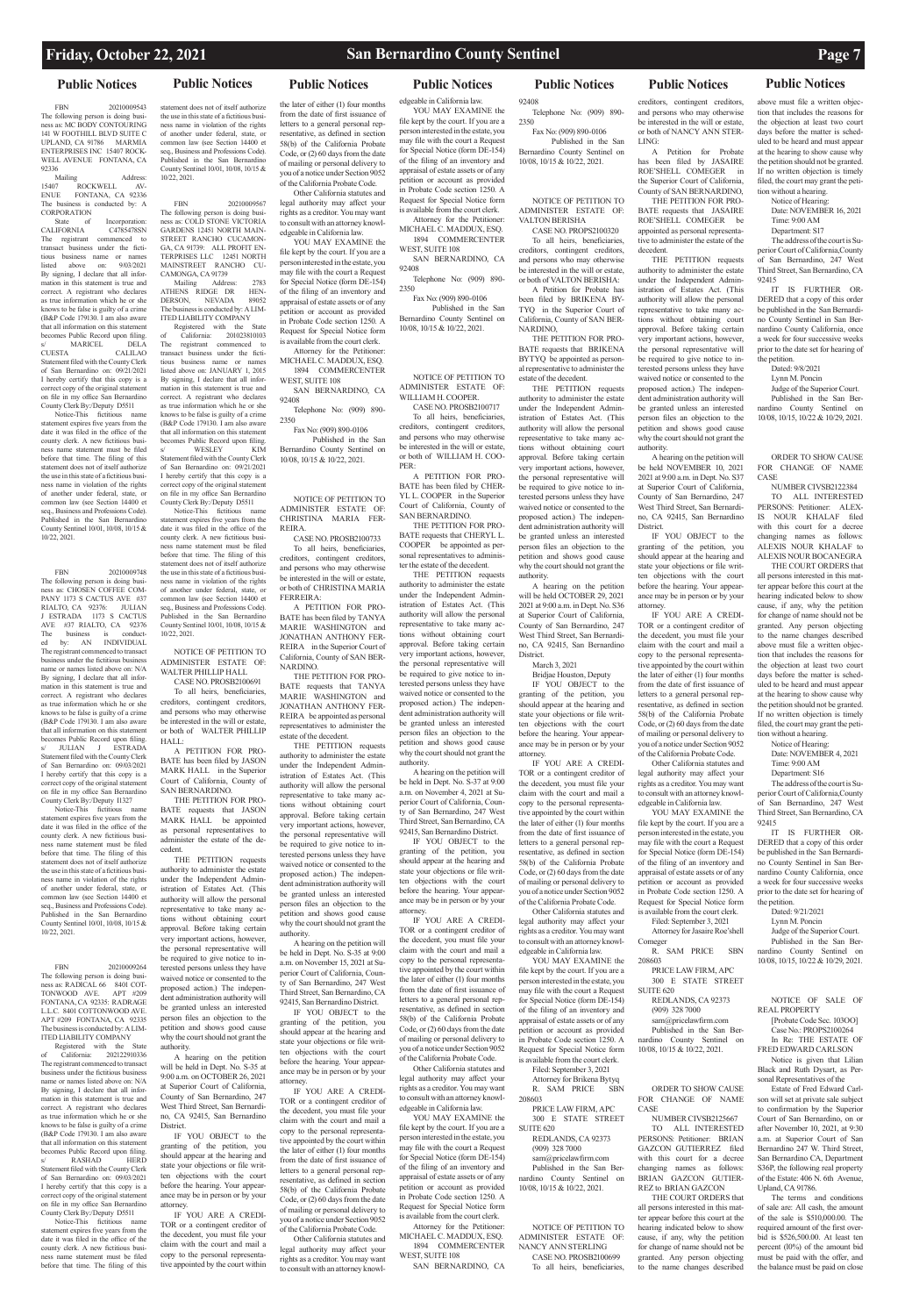## **Public Notices Public Notices Public Notices Public Notices Public Notices Public Notices Public Notices**

of escrow after confirmation of sale by the Court. Bids or offers for this property must be made to the Court at the time and date shown above.

The sale is subject to confirmation of the Court.

A hearing on the petition will be held NOVEMBER 10, 2021 2021 at 9:30 a.m. in Dept. No. S36 at Superior Court of California, County of San Bernardino, 247 West Third Street, San Bernardino, CA 92415, San Bernardino District.

S/ / Lilian Black, Personal Representative

S/ Ruth Dysart, Personal Representative

S/ James Lee, Esquire, Attorney for Lilian Black and Ruth

Dysart Dated: October 7, 2021 James Lee, Esq. SBN: 110838 LA W OFFICE OF MARC E. GROSSMAN

100 N. Euclid Avenue Second Floor Upland, CA 91786 Jim@wefight4you.com Tel: (909)608-7426 Fax: (909)949-0119

Attorney for Lilian Black and Ruth Dysart Published in the San Ber-

nardino County Sentinel on 10/08, 10/15, 10/22 & 10/29, 2021.

NOTICE OF PETITION TO ADMINISTER ESTATE OF: GAUDELIA OCHOA aka BLANCA OCHOA

CASE NO. PROSB2100545 To all heirs, beneficiaries, creditors, contingent creditors,

and persons who may otherwise be interested in the will or estate, or both of GAUDELIA OCHOA aka BLANCA OCHOA :

A Petition for Probate has been filed by JACOB WAYNE STAHL in the Superior Court of California, County of SAN BER-NARDINO,

THE PETITION FOR PRO-BATE requests that JACOB WAYNE STAHL be appointed as personal representative to administer the estate of the decedent.

R. SAM PRICE SBN 208603 PRICE LAW FIRM, APC 300 E STATE STREET SUITE 620

THE PETITION requests authority to administer the estate under the Independent Administration of Estates Act. (This authority will allow the personal representative to take many actions without obtaining court approval. Before taking certain very important actions, however, the personal representative will be required to give notice to interested persons unless they have waived notice or consented to the proposed action.) The independent administration authority will be granted unless an interested person files an objection to the petition and shows good cause why the court should not grant the authority.

A hearing on the petition will be held OCTOBER 26, 2021 at 9:00 a.m. in Dept. No. S36 at Superior Court of California, County of San Bernardino, 247 West Third Street, San Bernardino, CA 92415, San Bernardino District.

August 25, 2021 Selyna Razo, Deputy

IF YOU OBJECT to the granting of the petition, you should appear at the hearing and state your objections or file written objections with the court before the hearing. Your appear-

ance may be in person or by your attorney.

IF YOU ARE A CREDI-TOR or a contingent creditor of the decedent, you must file your claim with the court and mail a copy to the personal representative appointed by the court within the later of either (1) four months from the date of first issuance of letters to a general personal representative, as defined in section 58(b) of the California Probate Code, or (2) 60 days from the date of mailing or personal delivery to you of a notice under Section 9052 of the California Probate Code.

The state of incorporation is California. Registra-<br>tion Number: C3620494 tion Number: C3620494 The registrant commenced to transact business under the fictitious business name or names<br>listed above on:  $10/01/2016$ listed above on: 10/01/2016 By signing, I declare that all information in this statement is true and correct. A registrant who declares as true information which he or she knows to be false is guilty of a crime (B&P Code 179130. I am also aware that all information on this statement becomes Public Record upon filing.<br>
FANG WANG s/ FANG WANG Statement filed with the County Clerk of San Bernardino on: 10/08/2021 I hereby certify that this copy is a correct copy of the original statement on file in my office San Bernardino Coun-

ty Clerk By:/Deputy I5199 Notice-This fictitious name statement expires five years from the date it was filed in the office of the county clerk. A new fictitious business name statement must be filed before that time. The filing of this statement does not of itself authorize the use in this state of a fictitious business name in violation of the rights of another under federal, state, or common law (see Section 14400 et seq., Business and Professions Code). Published in the San Bernardino County Sentinel on 10/08, 10/15, 10/22  $\frac{10}{29}$  2021

Other California statutes and legal authority may affect your rights as a creditor. You may want to consult with an attorney knowledgeable in California law.

YOU MAY EXAMINE the file kept by the court. If you are a person interested in the estate, you

may file with the court a Request for Special Notice (form DE-154) of the filing of an inventory and appraisal of estate assets or of any petition or account as provided in Probate Code section 1250. A Request for Special Notice form is available from the court clerk. Filed: August 25, 2021

Attorney for Jacob Wayne Stahl

REDLANDS, CA 92373 (909) 328 7000 sam@pricelawfirm.com Published in the San Ber-

nardino County Sentinel September 10, 17 & 24, 2021.

FBN 20210010241 The following person is doing business as: FILM AND FLORALS 8246 KINLOCK AVE RANCHO CU-CAMONGA, CA 91730 BRIGITTE N SUMMERS 8246 KINLOCK AVE RANCHO CUCAMONGA, CA 91730<br>The business is conduct-The business is conduct-ed by: AN INDIVIDUAL The registrant commenced to transact business under the fictitious business name or names listed above on: 10/04/2021 By signing, I declare that all information in this statement is true and correct. A registrant who declares as true information which he or she knows to be false is guilty of a crime (B&P Code 179130. I am also aware that all information on this statement becomes Public Record upon filing. BRIGITTE N SUMMERS Statement filed with the County Clerk of San Bernardino on: 10/06/2021 I hereby certify that this copy is a correct copy of the original statement on

> of the California Probate Code. Other California statutes and legal authority may affect your rights as a creditor. You may want to consult with an attorney knowledgeable in California law

YOU MAY EXAMINE the file kept by the court. If you are a person interested in the estate, you may file with the court a Request for Special Notice (form DE-154) of the filing of an inventory and appraisal of estate assets or of any petition or account as provided in Probate Code section 1250. A Request for Special Notice form is available from the court clerk.

file in my office San Bernardino County Clerk By:/Deputy I1327 Notice-This fictitious name statement expires five years from the date it was filed in the office of the county clerk. A new fictitious busi-

ness name statement must be filed before that time. The filing of this statement does not of itself authorize the use in this state of a fictitious business name in violation of the rights of another under federal, state, or common law (see Section 14400 et seq., Business and Professions Code). Published in the San Bernardino County Sentinel on 10/08, 10/15, 10/22

IT IS FURTHER OR-DERED that a copy of this order be published in the San Bernardino County Sentinel in San Bernardino County California, once a week for four successive weeks prior to the date set for hearing of the petition. Dated: 9/21/2021

& 10/29, 2021.

FBN 20210010330 The following person is do-

ing business as: CAFE WANG 2316 D ST LA VERNE, CA<br>91750 F W MINGLI, INC. 2316 91750 F W MINGLI, INC. D ST LA VERNE, CA 91750 ess is conducted by: A COR PORATION

## NOTICE OF PETITION TO ADMINISTER ESTATE OF:

Marina Eugenia Polanco Case NO. ProsB2100620 To all heirs, beneficiaries, creditors, contingent creditors, and persons who may otherwise be interested in the will or estate, or both of Marina Eugenia Polanco

> .<br>Jennifer Daniel 220 Nordina St.

A PETITION FOR PRO-BATE has been filed by Pamela A. Hernandez in the Superior Court of California, County of San Bernardino. THE PETITION FOR PRO-

BATE requests that Pamela A. Hernandez be appointed as personal representative to administer the estate of the decedent. THE PETITION requests

authority to administer the estate under the Independent Administration of Estates Act. (This authority will allow the personal representative to take many actions without obtaining court approval. Before taking certain very important actions, however, the personal representative will be required to give notice to interested persons unless they have waived notice or consented to the proposed action.) The independent administration authority will be granted unless an interested person files an objection to the petition and shows good cause why the court should not grant the authority.

A hearing on the petition will be held in Dept. S36 at 9:00 a.m. on 21-Oct-21 at Superior Court of California, County of San Bernardino, San Bernardino, 247 West 3rd St. San Bernardino, CA 92415-0212, San Bernardino District - Probate

IF YOU OBJECT to the granting of the petition, you should appear at the hearing and state your objections or file written objections with the court before the hearing. Your appearance may be in person or by your attorney. IF YOU ARE A CREDI-

TOR or a contingent creditor of the decedent, you must file your claim with the court and mail a copy to the personal representative appointed by the court within the later of either (1) four months from the date of first issuance of letters to a general personal representative, as defined in section 58(b) of the California Probate Code, or (2) 60 days from the date of mailing or personal delivery to you of a notice under Section 9052

> Attorney for Petitioner: Cicely T. Ray 4740 Green River, Suite 314 Corona, CA 92880

Telephone No: 951-735-2488 Published in the San Bernardino Sentinel on: 10/15/2021, 10/22/2021, 10/29/2021

tion without a hearing. Notice of Hearing:

ORDER TO SHOW CAUSE FOR CHANGE OF NAME CASE

NUMBER CIVSB2122384 TO ALL INTEREST-ED PERSONS: Petitioner: Alexis Nour Khalaf filed with this court for a decree changing names as follows: Alexis Nour Khalaf to Alexis Nour Bocanegra THE COURT OR DERS that

> a week for four successive weeks prior to the date set for hearing of the petition.

all persons interested in this matter appear before this court at the

hearing indicated below to show cause, if any, why the petition for change of name should not be granted. Any person objecting to the name changes described above must file a written objection that includes the reasons for the objection at least two court days before the matter is scheduled to be heard and must appear at the hearing to show cause why the petition should not be granted. If no written objection is timely filed, the court may grant the petition without a hearing. Notice of Hearing:

Date: 11/4/2021 Time: 9:00 a.m. Department: S16 The address of the court is Superior Court of California,County of San Bernardino, 247 West Third Street, San Bernardino, CA 92415

 $int_{\text{fictitious}}$ statement expires five years from the date it was filed in the office of the county clerk. A new fictitious business name statement must be filed before that time. The filing of this statement does not of itself authorize the use in this state of a fictitious business name in violation of the rights of another under federal, state, or common law (see Section 14400 et seq., Business and Professions Code). Published in the San Bernardino County Sentinel on 10/15, 10/22, 10/29

Lynn M. Poncin

Judge of the Superior Court. Published in the San Bernardino County Sentinel on 10/14/2021, 10/21/2021, 10/28/2021, 11/4/2021

NOTICE OF PETITION TO ADMINISTER ESTATE OF: ANTON TONI KUDJER, JR.

NO. PROSB 2100751

To all heirs, beneficiaries, creditors, contingent creditors, and persons who may otherwise be interested in the will or estate, or both of ANTON TONI KUD-JER, JR.

A PETITION FOR PRO-BATE has been filed by PATRI-CIA JEAN KUDJER in the Superior Court of California, County of SAN BERNARDINO.

THE PETITION FOR PRO-BATE requests that PATRICIA JEAN KUDJER be appointed as personal representative to administer the estate of the decedent.

> There are other legal requirements. You may want to call an attorney right away. If you do not know an attorney, you may want to call an attorney referral service. If you cannot afford an attorney, you may be eligible for free legal services from a nonprofit legal services program. You can locate these nonprofit groups at the California Legal Services Web (www.lawhelpcalifornia.org), the California Courts Online Self-Help Center (www.courtinfo.ca.gov/ selfhelp), or by contacting your local court or county bar association. NOTE: The court has a statutory lien for waived fees and costs on any settlement or arbitration award of \$10,000 or more in a civil case. The court's lien must be paid before the

cion a continuacion Tiene 30 DIAS DE CALEN-DARIO después de que le entreguen esta citación y papeles legales para presentar una repuesta por escrito en esta corte y hacer que se entreque una copia al demandante. Una carta o una llamada telefonica no le protegen. Su respuesta por escrito tiene que estar on formato legal correcto si a que procesen su caso en la cor

THE PETITION requests the decedents wills and codicils, if any, be admitted to probate. The will and any codicils are available for examination in the file kept by the court.

THE PETITION requests authority to administer the estate under the Independent Administration of Estates Act. (This authority will allow the personal representative to take many actions without obtaining court approval. Before taking certain very important actions, however, the personal representative will be required to give notice to interested persons unless they have waived notice or consented to the proposed action.) The independent administration authority will be granted unless an interested person files an objection to the petition and shows good cause why the court should not grant the authority.

A hearing on the petition will be held in Dept. No. S35 at 9 a.m. on NOVEMBER 9, 2021 at Superior Court of California, County of San Bernardino, 247 West Third Street, San Bernardino, CA 92415, San Bernardino District.

IF YOU OBJECT to the granting of the petition, you should appear at the hearing and state your objections or file written objections with the court before the hearing. Your appearance may be in person or by your attorney.

IF YOU ARE A CREDI-TOR or a contingent creditor of the decedent, you must file your claim with the court and mail a copy to the personal representative appointed by the court within the later of either (1) four months from the date of first issuance of letters to a general personal representative, as defined in section 58(b) of the California Probate Code, or (2) 60 days from the date of mailing or personal delivery to you of a notice under Section 9052

of the California Probate Code.

Other California statutes and legal authority may affect your rights as a creditor. You may want to consult with an attorney knowledgeable in California law.

YOU MAY EXAMINE the file kept by the court. If you are a person interested in the estate, you may file with the court a Request for Special Notice (form DE-154) of the filing of an inventory and appraisal of estate assets or of any petition or account as provided in Probate Code section 1250. A Request for Special Notice form is available from the court clerk. Filed: SEPTEMBER 29,

2021 Jennifer Saldana, Court Dep-

uty Clerk

Attorney for Patricia Jean

Kudjer:

Redlands, CA 92373 Telephone No: (909) 792- 9244 Fax No: (909) 235-4733 Email address: team@lawof-

ficeofjenniferdaniel.com Published in the San Bernardino County Sentinel October

15, 22 & 29, 2021

NOTICE OF PETITION TO ADMINISTER ESTATE OF RAMIRO RODRIGUEZ VIL-LALPANDO aka RAMIRO RO-DRIGUEZ, CASE NO. PROPS 2000851 To all heirs, beneficiaries,

creditors, and contingent creditors of RAMIRO RODRIGUEZ VILLALPANDO aka RAMIRO RODRIGUEZ, and persons who may be otherwise interested in the will or estate, or both: A petition has been filed by RAMIRO RO-DRIGUEZ, JR. in the Superior Court of California, County of SAN BERNARDINO, requesting that RAMIRO RODRI-GUEZ, JR. be appointed administrator to administer the estate of the decedent.

The petition requests that the decedent's will and codicils, if any, be admitted to probate. The will and any codicils are available for examination in the file kept by the court.

The petition requests authority to administer the estate under the Independent Administration of Estates Act. This authority will allow the personal representative to take many actions without obtaining court approval. Before taking certain very important actions, however, the personal representative will be required to give notice to interested persons unless they have waived notice or consented to the proposed action. The independent administration authority will be granted unless an interested person files an objection to the petition and shows good cause why the court should not grant the authority.

The petition is set for hearing in Dept. No. S35 at SUPERIOR COURT OF CALIFORNIA, COUNTY OF SAN BER-NARDINO SAN BERNARDI-NO DISTRICT – PROBATE DIVISION 247 W. 3rd STREET SAN BERNARDINO, CA 92415-0212 on November 9, 2021 at 09:00 AM

IF YOU OBJECT to the granting of the petition, you should appear at the hearing and state your objections or file written objections with the court before the hearing. Your appearance may be in person or by your attorney.

IF YOU ARE A CREDI-TOR or a contingent creditor of the deceased, you must file your claim with the court and mail a copy to the personal representative appointed by the court within the later of either (1) four months from the date of first issuance of letters to a general personal representative, as defined in subdivision (b) of Section 58 of the California Probate Code, or (2) 60 days from the date of mailing or personal delivery of the notice to you under Section 9052 of the California Probate Code.

YOU MAY EXAMINE the file kept by the court. If you are interested in the estate, you may

request special notice of the filing of an inventory and appraisal of estate assets or of any petition or account as provided in Section 1250 of the California Probate Code.

## Filed: July 23, 3021 Sabrina Felix, Deputy

Attorney for the Petitioner: MARY M. BADER 9227 HAVEN AVENUE, SUITE 368 RANCHO CUCAMONGA, CA 91730 Telephone: (909) 945-2775 Fax: (909) 945-2778

Published in the San Bernardino County Sentinel 10/`15, 10/22, 10/29, 2021.

ORDER TO SHOW CAUSE FOR CHANGE OF NAME CASE NUMBER CIVSB

## 2126021 TO ALL INTERESTED PERSONS: Petitioner: NAO-MI RUTH DANIEL filed

with this court for a decree changing names as follows: NAOMI RUTH DANIEL to RUTH NAOMI DANIEL THE COURT ORDERS that all persons interested in this matter appear before this court at the hearing indicated below to show

cause, if any, why the petition for change of name should not be granted. Any person objecting to the name changes described above must file a written objection that includes the reasons for the objection at least two court days before the matter is scheduled to be heard and must appear at the hearing to show cause why the petition should not be granted. If no written objection is timely filed, the court may grant the peti-

tion without a hearing. Notice of Hearing: Date: 11/22/21 Time: 9:00 a.m.

Department: S16 The address of the court is Superior Court of California,County

of San Bernardino, 247 West Third Street, San Bernardino, CA 92415 IT IS FURTHER OR-

the petition. Dated: September 9, 2021

Lynn M. Poncin

Judge of the Superior Court. Published in the San Bernardino County Sentinel 10/15, 10/22, 10/29 & 11/5, 2021

ORDER TO SHOW CAUSE FOR CHANGE OF NAME CASE NUMBER

CIVSB2126022 TO ALL INTERESTED PERSONS: Petitioner: CHRIS-TINA MARIA PICAR CANIO filed with this court for a decree changing names as follows: CHRISTINA MARIA PICAR CANIO to CHRISTINA MA-

RIA PICAR TAN THE COURT ORDERS that all persons interested in this matter appear before this court at the hearing indicated below to show cause, if any, why the petition for change of name should not be granted. Any person objecting to the name changes described above must file a written objection that includes the reasons for the objection at least two court days before the matter is scheduled to be heard and must appear at the hearing to show cause why the petition should not be granted. If no written objection is timely filed, the court may grant the peti-

> Date: 11/23/2021 Time: 9:00 AM Department: S16

The address of the court is Superior Court of California,County of San Bernardino, 247 West Third Street, San Bernardino, CA 92415

IT IS FURTHER OR-DERED that a copy of this order be published in the San Bernardino County Sentinel in San Bernardino County California, once

## Dated: 9/9/2021 John M. Pacheco

Judge of the Superior Court. Published in the San Bernardino County Sentinel on 10/22, 10/29, 11/05 & 11/12, 2021

DERED that a copy of this order be published in the San Bernardino County Sentinel in San Bernardino County California, once a week for four successive weeks prior to the date set for hearing of UNION The court may decide against you without your being heard unless you respond within 30 days. Read the information below. DAYS after this summons is served

FBN 20210010365 The following person is doing business as: GUZMAN DESIGN BUILD 1027 W JACARANDA

ST ONTARIO, CA 91762 JONA-THAN GUZMAN 1027 W JACA-RANDA ST ONTARIO, CA 91762 The business is conduct-ed by: AN INDIVIDUAL The registrant commenced to transact business under the fictitious business name or names listed above on: 10/01/2021 By signing, I declare that all information in this statement is true and correct. A registrant who declares

as true information which he or she knows to be false is guilty of a crime (B&P Code 179130. I am also aware that all information on this statement becomes Public Record upon filing. s/ JONATHAN GUZMAN Statement filed with the County Clerk of San Bernardino on: 10/12/2021 I hereby certify that this copy is a correct copy of the original statement on file in my office San Bernardino County Clerk By:/Deputy I5199

SUMMONS – (CITACION

JUDICIAL)

CASE NUMBER (NUMERO DEL CASO) CVMV2028105 NOTICE TO CAROLYN ZHU YOU ARE BEING SUED BY

PLAINTIFF:

(LO ESTA DEMANDANDO

EL DEMANDANTE):

NAVY FEDERAL CREDIT

NOTICE! You have been sued.

You have 30 CALENDAR

on you to file a written response at this court and have a copy served on the plaintiff. A letter or phone call will not protect you. Your written response must be in proper legal form if you want the court to hear your case. There may be a court form that you can use for your response. You can find these court forms and more information at the California Courts Online Self-Help Center (www.courtinfo.ca.gov/selfhelp), your county law library, or the courthouse nearest you. If you cannot pay the filing fee, ask the court clerk for a fee waiver form. If you do not file your response on time, you may lose the case by default, and your wages, money, and property may be taken without further warning from the

 $& 11/05, 2021$ 

court.

court will dismiss the case. ¡AVISO! Lo han dema Si no responde dentro de 30 dias, la corte puede decidir en su contra sin escuchar su version. Lea la informa-

> te. Es posible que haya un formulano que usted puede usar para su respuesta. Puede encontrar estos formularios de la corte y mas información en el Centro de Ayuda de las Cortes de California (www.sucorte.ca.gov), en la biblioteca de leyes de su condado o en la corte que le quede mas cerca. Si no puede pagar la cuota de presentación, pida si secretario de la corta que le de un formulario de exencion de pago de cuotas. Si no presenta su respuesta a tiempo, puede perder el caso por incumplimiento y la corta le podrá quitar su sueldo, dinero y bienes sin mas advertencia. Hay otros requisitos

legales. Es recomendable que llame a un abogado inmediatamente. Si no conace a un abogado, puede llamar a un servicio de referencia a abogados. Si no peude pagar a un a un abogado, es posible que cumpia con los requisitos para obtener servicios legales gratu de un programa de servicios legales sin fines de lucro. Puede encontrar estos grupos sin fines de lucro en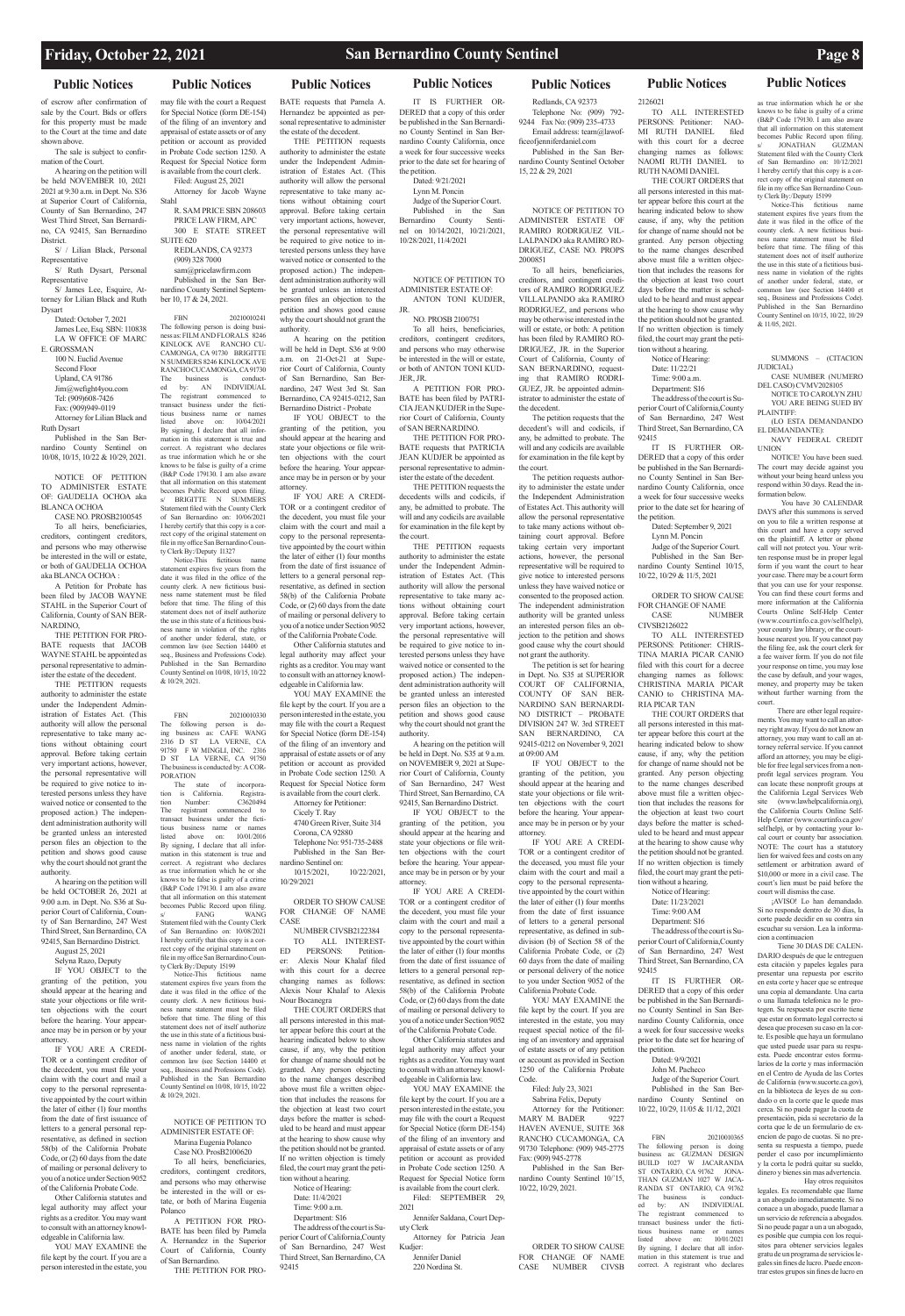el sitio web de California Legal Services, (www.lawhelpcalifornia.org), en el Centro de Ayuda de las Cortes de California, (www.sucorte.ca.gov), o poniendoso en contacto con la corte o el colegio de abogados locales. AVISO: Por ley, la corte tiene derecho a reclamar las cuotas y los costos exentos gravamen sobre cualquier recuperación da \$10,000 o mas de vaior recibida mediante un aceurdo o una concesión de arbitraje en un caso de derecho civil. Tiene que pagar el gravamen de la corta antes de que la corta pueda desechar el caso.

STELMACH Esq., (State Bar No. 296670) SILVERMAN THEOLOGOU, LLP 11630 CHAYOTE STREET, SUITE 3, LOS ANGELES, CA 90049 213-226-6922 DATE (Fecha): 12/3/2020 Clerk (Secretario), by Melissa

The name and address of the court is: (El nombre y la direccion de la corte es):

Superior Court of California, County of San Bernardino, 247 West 3rd St, San Bernardino, CA 92415- 0212, Branch Name: San Bernardino Justice Center

The name, address and telephone number of plaintiff's attorney, or plaintiff without an attorney, is: (El nombre, la direccion y el numero de telefono del abogado del demandante, o del demendante que no tiene abogado, es):

Perez Published in the San Bernardi-

no County Sentinel on 10/22, 10/29, 11/05 & 11/12, 2021

FBN 20210009982 The following entity is doing business as: BROWN & BROWN ATTORNEYS AT LAW 1152 N. MOUNTAIN AVENUE, SUITE 210 UPLAND, CA 91786: BROWN & BROWN, INC. 1152 N. MOUNTAIN AVENUE, SUITE 210 UPLAND, CA 91786 The business is conducted by: A CORPORATION registered the State of California as C3984252 The registrant commenced to transact business under the fictitious business name or names listed above on: January 1, 2018 By signing, I declare that all information in this statement is true and correct. A registrant who declares as true information which he or she knows to be false is guilty of a crime (B&P Code 179130. I am also aware that all information on this statement becomes Public Record upon filing.<br>s/ TYLER BROWN s/ TYLER BROWN<br>Statementfiled with the County Clerk of San Bernardino on: 09/30/2021 I hereby certify that this copy is a correct copy of the original statement on file in my office San Bernardino County Clerk By:/Deputy I5199

Notice-This fictitious name statement expires five years from the date it was filed in the office of the county clerk. A new fictitious business name statement must be filed before that time. The filing of this statement does not of itself authorize the use in this state of a fictitious business name in violation of the rights of another under federal, state, or common law (see Section 14400 et seq. Business and Professions Code). Published in the San Bernardino County Sentinel on 10/22, 10/29, 11/05 & 11/12, 2021.

B38202111IR FBN 20210009743 The following person is doing busi-ness as: BEAM'S AUTO SER-VICE. 1863 W LADDS CT #B SAN BERNARDINO, CA 92411 PRINCIPAL PLACE OF BUSI-NESS SAN BERNARDINO NICHOLAS L COLEMAN 1863 W LADDS CT #B SAN BERNARDINO, CA 92411.<br>The business is conduct-The business is conduct-ed by: AN INDIVIDUAL. The registrant commenced to transact business under the fictitious business name or names listed above on: N/A By signing, I declare that all information in this statement is true and correct. A registrant who declares as true information which he or she knows to be false is guilty of a crime (B&P Code 179130. I am also aware that all information on this statement becomes Public Record upon filing. s/ NICHOLAS L COLEMAN, OWNER Statement filed with the County Clerk of San Bernardino on: 09/21/2021 I hereby certify that this copy is a correct copy of the original statement on file in my office San Ber-nardino County Clerk By:/Deputy Notice-This fictitious name statement expires five years from the date it was filed in the office of the county clerk. A new fictitious business name statement must be filed before that time. The filing of this statement does not of itself authorize the use in this state of a fictitious business name in violation of the rights of another under federal, state, or common law (see Section 14400 et seq., Business and Professions Code). Published in the San Bernardin ty Sentinel 10/08/2021, 10/15/2021,<br>10/22/2021, 10/29/2021 CN- $10/22/2021$ ,  $10/29/2021$ 

FBN 20210009649 The following person is doing business as: UNALIKE DETAILING. 7739 SOMERSET LN HIGHLAND, CA 92346; ( PRINCIPAL PLACE OF BUSINESS SAN BERNARDINO ); RICKY D VAN 7739 SOMER-SET LN HIGHLAND, CA 92346; TIANA S VAN 7739 SOMER-SET LN HIGHLAND, CA 92346. The business is conducted by: A MARRIED COUPLE. The registrant commenced to transact business under the fictitious business name or names listed above on: N/A By signing, I declare that all information in this statement is true and correct. A registrant who declares as true information which he or she knows to be false is guilty of a crime (B&P Code 179130. I am also aware that all information on this statement becomes Public Record upon filing. s/ RICKY D VAN, HUSBAND Statement filed with the County Clerk of San Bernardino on:  $0.973/2021$ I hereby certify that this copy is a correct copy of the original statement on file in my office San Bernardino County Clerk By:/Deputy Notice-This fictitious name statement expires five years from the date it was filed in the office of the county clerk. A new fictitious business name statement must be filed before that time. The filing of this statement does not of itself authorize the use in this state of a fictitious business name in violation of the rights of another under federal, state, or common law (see Section 14400 et

FBN 20210009683 The following person is doing business as: COZY STAY 1890 W 13TH ST SAN BERNARDINO, CA 92411; PRINCIPAL PLACE OF BUSI-NESS SAN BERNARDINO ); GER-ALD D CAROLINA 1890 W 13TH ST SAN BERNARDINO, CA 92411 The business is conduct-ed by: AN INDIVIDUAL The registrant commenced to transact business under the fictitious business name or names listed above on: N/A By signing, I declare that all information in this statement is true and A registrant who decla as true information which he or she knows to be false is guilty of a crime (B&P Code 179130. I am also aware that all information on this statement Public Record upon filing s/ GERALD D. CAROLINA, OWNER Statement filed with the County Clerk of San Bernardino on: 09/23/2021 I hereby certify that this copy is a correct copy of the original state-ment on file in my office San Bernardino County Clerk By:/Deputy Notice-This fictitious name statement expires five years from the date it was filed in the office of the county clerk. A new fictitious business name statement must be filed before that time. The filing of this statement does not of itself authorize the use in this state of a fictitious business name in violation of the rights of another under federal, state, or common law (see Section 14400 et seq., Business and Professions Code). Published in the San Bernardino Coun-Sentinel 10/08/2021, 10/15/2021, 10/22/2021, 10/29/2021 CN-BB38202109MT

## **Public Notices Public Notices Public Notices Public Notices Public Notices Public Notices**

seq., Business and Professions Code). Published in the San Bernardino County Sentinel 10/08/2021, 10/15/2021, 10/22/2021, 10/29/2021 CNBB38202113MT

FBN 20210009753 The following person is doing busi-ness as: A.K.A GENERAL CON-STRUCTION. 15678 SAN JOSE AVE CHINO HILLS, CA 91709; ( PRINCIPAL PLACE OF BUSINESS SAN BERNARDINO ); GUSTAVO ESPINOZA RUEDA 15678 SAN JOSE AVE CHINO HILLS, CA 91709.<br>The business is conduct-The business is conduct-ed by: AN INDIVIDUAL. The registrant commenced to transact business under the fictitious business name or names listed above on: N/A By signing, I declare that all information in this statement is true and correct. A registrant who declares as true information which he or she knows to be false is guilty of a crime (B&P Code 179130. I am also aware that all information on this statement becomes Public Record upon filing<br>s/ GUSTAVO ESPINO GUSTAVO ZA RUEDA, OWNER Statement filed with the County Clerk of San Bernardino on: 09/24/2021 I hereby certify that this copy is a correct copy of the original state-ment on file in my office San Bernardino County Clerk By:/Deputy Notice-This fictitious name statement expires five years from the date it was filed in the office of the county clerk. A new fictitious business name statement must be filed before that time. The filing of this statement does not of itself authorize the use in this state of a fictitious business name in violation of the rights of another under federal, state, or common law (see Section 14400 et seq., Business and Professions Code). Published in the San Bernardino County Sentinel 10/08/2021, 10/15/2021, 10/22/2021, 10/29/2021 CNB-

BB38202110MT

FBN 20210009642

The following person is doing business as: SUPERIOR FORKLIFT TRAIN-ING 1235 E. FRANCIS ST SUITE #G ONTARIO, CA 91761; ( PRINCIPAL PLACE OF BUSINESS SAN BER-NARDINO ); AMANA INTERNA-TIONAL, INC. 1235 E. FRANCIS ST SUITE #G ONTARIO, CA 91761 The business is conduct-ed by: A CORPORATION The registrant commenced to transact business under the fictitious business name or names listed above on: NOV 17, 2016 By signing, I declare that all information in this statement is true and correct. A registrant who declares as true information which he or she knows to be false is guilty of a crime (B&P Code 179130. I am also aware that all information on this statement becomes Public Record upon filing. s/ IBRAHEEM A. SA-LIM, PRESIDENT Statement filed with the County Clerk of San Bernardino on: 09/22/2021 I hereby certify that this copy is a correct copy of the original state-ment on file in my office San Bernardino County Clerk By:/Deputy Notice-This fictitious name statement expires five years from the date it was filed in the office of the county clerk. A new fictitious business name statement must be filed before that time. The filing of this statement does not of itself authorize the use in this state of a fictitious business name in violation of the rights of another under federal, state, or common law (see Section 14400 et seq., Business and Professions Code). Published in the San Bernardino County Sentinel 10/08/2021, 10/15/2021, 10/22/2021, 10/29/2021 CN- The registrant commenced to<br>transact business under the fictibusiness under the fictitious business name or names listed above on: AUG 24, 2021 By signing, I declare that all information in this statement is true and correct. A registrant who declares as true information which he or she knows to be false is guilty of a crime (B&P Code 179130. I am also aware that all information on this statement becomes Public Record upon filing.<br>
s/ EMMANUEL PALOs/ EMMANUEL PALO-MARES, OWNER/ MANAGER Statement filed with the County Clerk of San Bernardino on: 09/15/2021 I hereby certify that this copy is a correct copy of the original statement on file in my office San Bernardino County Clerk By:/Deputy Notice-This fictitious name statement expires five years from the date it was filed in the office of the county clerk. A new fictitious business name statement must be filed before that time. The filing of this statement does not of itself authorize the use in this state of a ficti-tious business name in violation of the rights of another under federal, state or common law (see Section 14400 et seq., Business and Professions Code). Published in the San Bernardino County Sentinel 10/08/2021, 10/15/2021, 10/22/2021, 10/29/2021 CN-BB38202101MT

BB38202107MT

FBN 20210009643 The following person is doing business as: LOLAH'S BARBER AND BEAUTY 731 W HIGHLAND AVE SAN BERNARDINO, CA 92405; ( PRINCIPAL PLACE OF BUSINESS BERNARDINO ); LOLAHS B&B LLC 731 W HIGHLAND AVE SAN BERNARDINO, CA 92405 The business is conducted by: A LIMITED LIABILITY COMPANY The registrant commenced to transact business under the fictitious business name or names listed above on: N/A By signing, I declare that all information in this statement is true and correct. A registrant who declares as true information which he or she knows to be false is guilty of a crime (B&P Code 179130. I am also aware that all information on this statement becomes Public Record upon filing. s/ PAOLA GONZALES, PRESIDENT Statement filed with the County Clerk of San Bernardino on: 09/22/2021 I hereby certify that this copy is a correct copy of the original state-ment on file in my office San Bernardino County Clerk By:/Deputy Notice-This fictitious name statement expires five years from the date it was filed in the office of the county clerk. A new fictitious business name statement must be filed before that time. The filing of this statement does not of itself authorize the use in this state of a fictitious business name in violation of the rights of another under federal, state, or common law (see Section 14400 et seq., Business and Professions Code). Published in the San Bernardino County Sentinel 10/08/2021, 10/15/2021, 10/22/2021, 10/29/2021 CN-

name or names listed above on: N/A By signing, I declare that all infor-mation in this statement is true and correct. A registrant who declares as true information which he or she knows to be false is guilty of a crime (B&P Code 179130. I am also aware that all information on this statement becomes Public Record upon filing. s/ ERIK PEREZ, OWNER Statement filed with the County Clerk of San Bernardino on: 09/30/2021 I hereby certify that this copy is a correct copy of the original statement on file in my office San Ber-nardino County Clerk By:/Deputy Notice-This fictitious name statement expires five years from the date it was filed in the office of the county clerk. A new fictitious business name statement must be filed before that time. The filing of this statement does not of itself authorize the use in this state of a fiction tious business name in violation of the rights of another under federal, or common law (see Section 14400 et seq., Business and Professions Code). Published in the San Bernardino County Sentinel 10/08/2021, 10/15/2021,<br>10/22/2021, 10/29/2021 CNB-10/22/2021, 10/29/2021

BB38202106MT

FBN 20210009589 The following person is doing business as: DIVINE LIFE. 30245 FRON-TERA DEL SUR HIGHLAND, CA 92346; ( PRINCIPAL PLACE OF BUSINESS SAN BERNARINO ); RESHMI S. KAPPAT-TIL 30245 FRONTERA DEL SUR HIGHLAND, CA 92346. The business is conduct-ed by: AN INDIVIDUAL. The registrant commenced to transact business under the fictitious business name or names listed above on: N/A By signing, I declare that all information in this statement is true and correct. A registrant who declares as true information which he or she knows to be false is guilty of a crime (B&P Code 179130. I am also aware that all information on this statement becomes Public Record upon filing.

The following person is doing business as: RHINO TEX, INC. 15080 ness as:  $R$ HINO TEX, INC. HILTON DR FONTANA, CA 92336; ( PRINCIPAL PLACE OF BUSI-NESS SAN BERNARDINO) ; RHINO TEX, INC 15080 HILTON DR FONTANA, CA 92336; 15080 HILTON DR FONTANA, CA 92336; . The business is conduct-ed by: A CORPORATION. The registrant commenced to transact business under the fictitious business name or names listed above on: N/A By signing, I declare that all infor-mation in this statement is true and correct. A registrant who declares as true information which he or she knows to be false is guilty of a crime (B&P Code 179130. I am also aware that all information on this statement becomes Public Record upon filing. s/ RUSSELL A. COLE-MAN, PRESIDENT Statement filed with the County Clerk San Bernardino on: 09/29/2021 I hereby certify that this copy is a correct copy of the original state-ment on file in my office San Bernardino County Clerk By:/Deputy Notice-This fictitious name statement expires five years from the date it was filed in the office of the county clerk. A new fictitious business name statement must be filed before that time. The filing of this statement does not of itsel authorize the use in this state of a fictitious business name in violation of the rights of another under federal, state, or common law (see Section 14400 et seq., Business and Professions Code). Published in the San Bernardino County Sentinel 10/08/2021, 10/15/2021, 10/22/2021, 10/29/2021 CN-BB39202104MT

s/ RESHMI S. KAPPATTIL, OWNER Statement filed with the County Clerk of San Bernardino on: 09/22/2021 I hereby certify that this copy is a correct copy of the original ment on file in my office San Bernardino County Clerk By:/Deputy Notice-This fictitious name statement expires five years from the date it was filed in the office of the county clerk. A new fictitious business name statement must be filed before that time. The filing of this statement does not of itself authorize the use in this state of a fictitious business name in violation of the rights of another under federal, state, or common law (see Section 14400 et seq., Business and Professions Code). Published in the San Bernardino Coun-<br>ty Sentinel 10/08/2021, 10/15/2021 ty Sentinel 10/08/2021, 10/15/2021, 10/22/2021, 10/29/2021 CN-BB38202105MT FBN 20210009609 The following person is doing busi-

ness as: ARCHES & BEAUTY. 3116 ACACIA AVE SAN BERNARDINO, CA 92405; ( PRINCIPAL PLACE OF BUSINESS SAN BERNARDINO ); EVELYN GONGORA 3116 ACACIA

AVE SAN BERNARDINO, CA 92405. The business is conduct-ed by: AN INDIVIDUAL. The registrant commenced to transact business under the fictitious business name or names listed above on: N/A By signing, I declare that all information in this statement is true and correct. A registrant who declares as true information which he or she knows to be false is guilty of a crime (B&P Code 179130. I am also aware that all information on this statement becomes Public Record upon filing. s/ EVELYN GONGORA, OWNER Statement filed with the County Clerk of San Bernardino on: 09/22/2021 I hereby certify that this copy is a correct copy of the original state-ment on file in my office San Bernardino County Clerk By:/Deputy Notice-This fictitious name statement expires five years from the date it was filed in the office of the county clerk. A new fictitious business name statement must be filed before that time. The filing of this statement does not of itself authorize the use in this state of a fictitious business name in violation of the rights of another under federal, state, or common law (see Section 14400 et seq., Business and Professions Code). Published in the San Bernardino County Sentinel 10/08/2021, 10/15/2021, 10/22/2021, 10/29/2021 CNB-B38202104CH

FBN 20210009576 The following person is doing busi-ness as: AIZE PRINCESS IDE-MUDIA. 800 E. WASHINGTON ST. APT 740 COLTON, CA 92324 ; ( PRINCIPAL PLACE OF BUSI-NESS SAN BERNARDINO ) ; AIZE P IDEMUDIA 800 E. WASHINGTON ST. APT 740 COLTON, CA 92324. The business is conduct-ed by: AN INDIVIDUAL. The registrant commenced to transact business under the fictitious business name or names listed above on: N/A By signing, I declare that all information in this statement is true and correct. A registrant who declares as true information which he or she knows to be false is guilty of a crime (B&P Code 179130. I am also aware that all information on this statement becomes Public Record upon filing. s/ AIZE P IDEMUDIA, OWNER Statement filed with the County Clerk of San Bernardino on: 09/21/2021 I hereby certify that this copy is a correct copy of the original state-ment on file in my office San Bernardino County Clerk By:/Deputy Notice-This fictitious name statement expires five years from the date it was filed in the office of the county clerk. A new fictitious business name statement must be filed before that time. The filing of this statement does not of itself authorize the use in this state of a fictitious business name in violation of the rights of another under federal, state, or common law (see Section 14400 et seq., Business and Professions Code). Published in the San Bernardino County Sentinel 10/08/2021, 10/15/2021, 10/22/2021, 10/29/2021 CNB-B38202103IR

> Sentinel 10/22/2021, 10/29/2021, 11/05/2021, 11/12/2021 CNB-

FBN 20210009629 The following person is doing busi-ness as: ZEBASTIAN'S CAR WASH. 17312 FOOTHILL BLVD. UNIT FONTANA, CA 92335; ( PRINCI-PAL PLACE OF BUSINESS SAN BERNARDINO ); [ MAILING AD-DRESS 8181 PALMETTO AVE. APT 115 FONTANA, CA 92335]; JUAN C PARDO ARIZA 8181 PAL-METTO AVE. APT 115 FONTANA, CA 92335; JOHANNA A YEPES OVALLE 8181 PALMETTO AVE. APT 15 FONTANA, CA 92335. The business is conducted by: A MARRIED COUPLE. The registrant commenced to transact business under the fictitious business name or names listed above on: N/A By signing, I declare that all information in this statement is true and correct. A registrant who declares as true information which he or she knows to be false is guilty of a crime (B&P Code 179130. I am also aware that all information on this statement becomes Public Record upon filing.  $s/II$ IANCPARDO ARIZA HUSBAND Statement filed with the County Clerk of San Bernardino on: 09/22/2021 I hereby certify that this copy is a correct copy of the original state-ment on file in my office San Bernardino County Clerk By:/Deputy Notice-This fictitious name statement expires five years from the date it was filed in the office of the county clerk. A new fictitious business name statement must be filed before that time. The filing of this statement does not of itself authorize the use in this state of a fictitious business name in violation of the rights of another under federal, state, or common law (see Section 14400 et seq., Business and Professions Code). Published in the San Bernardino County Sentinel 10/08/2021, 10/15/2021, 10/22/2021, 10/29/2021 CNB-B38202102IR

FBN 20210009372 The following person is doing busi-ness as: SPARTAN TOWING L.L.C. 2155 ½ OGDEN ST SAN BER-NARDINO, CA 2407; ( PRINCIPAL PLACE OF BUSINESS SAN BER-NARDINO ); SPARTAN PAINT-ING L.L.C. 2155 ½ OGDEN ST SAN BERNARDINO, CA 92407 The business is conducted by: A LIMITED LIABILITY COMPANY

FBN 202100010081 The following person is doing business as: FVA CLEANING SERVICES. 775 E. FOOTHILL BLVD. SPC 26 RIAL-TO, CA 92376;( PRINCIPAL PLACE OF BUSINESS SAN BERNARDINO ); ANGELICA M VIRAMONTES-DORADO 775 E. FOOTHILL BLVD. SPC 26 RIALTO, CA 92376. The business is conduct-ed by: AN INDIVIDUAL. The registrant commenced to transact business under the fictitious business name or names listed above on: N/A By signing, I declare that all information in this statement is true and correct. A registrant who declares as true information which he or she knows to be false is guilty of a crime (B&P Code 179130. I am also aware that all information on this statement becomes Public Record upon filing. s/ ANGELICA M VIRAMON-TES-DORADO, OWNER Statement filed with the County Clerk of San Bernardino on: 10/04/2021 I hereby certify that this copy is a correct copy of the original statement on file in my office San Ber-nardino County Clerk By:/Deputy Notice-This fictitious name statement expires five years from the date it was filed in the office of the county clerk. A new fictitious business name statement must be filed before that time. The filing of this statement does not of itself authorize the use in this state of a fictitious business name in violation of the rights of another under federal, state, or common law (see Section 14400 et seq., Business and Professions Code). Published in the San Bernardino County Sentinel 10/08/2021, 10/15/2021,  $10/22/2021$ , 10/29/2021 B39202107IR

FBN 2021000831 The following person is doing business as: JOHNSON'S TRANSPORT SERVICES. 3107 CRYSTAL LAKE RD ONTARIO, CA 91761; ( PRIN-CIPAL PLACE OF BUSINESS SAN BERNARDINO ); JOHNSON'S TRANSPORT SERVICES, LLC 3107 CRYSTAL LAKE RD ON-TARIO, CA 91761; 3107 CRYSTAL LAKE RD ONTARIO, CA 91761; . The business is conducted by: A LIMITED LIABILITY COMPANY. The registrant commenced to transact business under the fictitious business name or names listed above on: N/A By signing, I declare that all information in this statement is true and correct. A registrant who declares as true information which he or she knows to be false is guilty of a crime (B&P Code 179130. I am also aware that all information on this statement becomes Public Record upon filing. s/ KAMISHAN N. JOHN-SON, MANAGING MEMBER Statement filed with the County Clerk of San Bernardino on: 09/28/2021 I hereby certify that this copy is a correct copy of the original state-ment on file in my office San Ber-

nardino County Clerk By:/Deputy Notice-This fictitious name statement expires five years from the date it was filed in the office of the county clerk. A new fictitious business name statement must be filed before that time. The filing of this statement does not of itself authorize the use in this state of a fictitious business name in violation of the rights of another under federal, state, or common law (see Section 14400 et seq., Business and Professions Code). Published in the San Bernardino County Sentinel 10/08/2021, 10/15/2021, 10/22/2021, 10/29/2021 CNB-B39202106IR

B39202105IR

## FBN 20210009909

FBN 20210009960 The following person is doing busi-ness as: ERIK'S BARBER COM-PANY. 2587 W. ESPERANZA ST. SAN BERNARDINO, CA 92410; ( PRINCIPAL PLACE OF BUSI-NESS SAN BERNARDINO ); ERIK PEREZ 2587 W. ESPERANZA ST. SAN BERNARDINO, CA 92410. The business is conduct-ed by: AN INDIVIDUAL. The registrant commenced to transact business under the fictitious business CA 91708; ( PRINCIPAL PLACE OF BUSINESS SAN BERNARDINO ); ALICE D BILLS 5375 WALNUT AVE #1573 CHINO, CA 91708.<br>The business is conduct-The business is conduct-ed by: AN INDIVIDUAL. The registrant commenced to transact business under the fictitious business name or names listed above on: N/A By signing, I declare that all information in this statement is true and correct. A registrant who declares as true information which he or she knows to be false is guilty of a crime  $(RkP$  Code 170130. I am also aware that all information on this statement

## FBN 20210009840 The following person is doing busi-ness as: PIGFORD LANDSCAPING. 11428 KEYON WAY RANCHO CU-CAMONGA, CA 91701: ( PRINCI-PAL PLACE OF BUSINESS SAN BERNARDINO ): CHRISTOPHER PIGFORD 11428 KENYON WAY RANCHO CUCAMONGA, CA 91701.<br>The business is conduct-The business is conduct-ed by: AN INDIVIDUAL.

The registrant commenced to transact business under the fictitious business name or names listed above on: N/A By signing, I declare that all information in this statement is true and correct. A registrant who declares as true information which he or she knows to be false is guilty of a crime (B&P Code 179130. I am also aware that all information on this statement becomes Public Record upon filing. s/CHRISTOPHERPIGFORD, OWNER Statement filed with the County Clerk of San Bernardino on: 09/28/2021 I hereby certify that this copy is a correct copy of the original state-ment on file in my office San Bernardino County Clerk By:/Deputy Notice-This fictitious name statement expires five years from the date it was filed in the office of the county clerk. A new fictitious business name statement must be filed before that time. The fil-

ing of this statement does not of itself

BB39202103MT

FBN 20210009473 The following person is doing business as: ALICE DARLENE DESIGNS. 5375 WALNUT AVE #1573 CHINO,

becomes Public Record upon filing. s/ ALICE D BILLS, OWNER Statement filed with the County Clerk of San Bernardino on: 09/30/2021 I hereby certify that this copy is a correct copy of the original statement on file in my office San Ber-nardino County Clerk By:/Deputy Notice-This fictitious name statement expires five years from the date it was filed in the office of the county clerk. A new fictitious business name statement must be filed before that time. The filing of this statement does not of itself authorize the use in this state of a fictitious business name in violation of the rights of another under federal, state or common law (see Section 14400 et seq., Business and Professions Code). ished in the San Bernardin ty Sentinel 10/08/2021, 10/15/2021,<br>10/22/2021 10/29/2021 CN- $10/22/2021$ ,  $10/29/2021$ BB39202102MT

## FBN 20210009826

authorize the use in this state of a fictitious business name in violation of the rights of another under federal, state, or common law (see Section 14400 et seq., Business and Professions Code). Published in the San Bernardino County Sentinel 10/08/2021, 10/15/2021, 10/22/2021, 10/29/2021 CN-B41202105IR

The following person is doing business as: J. CERVANTES ROAD SER-VICE, INC. 15957 RANDALL AVE #3 FONTANA, CA 92335; ( PRIN-CIPAL PLACE OF BUSINES BERNARDINO ); J. CERVANTES ROAD SERVICE, INC 15957 RAN-DALL AVE #3 FONTANA, CA 92335 The business is conduct-ed by: A CORPORATION. The registrant commenced to transact business under the fictitious business name or names listed above on: N/A By signing, I declare that all information in this statement is true and correct. A registrant who declares as true information which he or she knows to be false is guilty of a crime (B&P Code 179130. I am also aware that all information on this statement becomes Public Record upon filing. s/JAVIER CERVANTESI ANDA CEO Statement filed with the County Clerk of San Bernardino on: 09/28/2021 I hereby certify that this copy is a correct copy of the original statement on file in my office San Ber-nardino County Clerk By:/Deputy Notice-This fictitious name statement expires five years from the date it was filed in the office of the county clerk. A new fictitious business name statement must be filed before that time. The filing of this statement does not of itself authorize the use in this state of a fictitious business name in violation of the rights of another under federal, state or common law (see Section 14400 et seq., Business and Professions Code). ished in the San Bernardin ty Sentinel 10/08/2021, 10/15/2021,<br>10/22/2021 10/29/2021 CNB- $10/22/2021$ ,  $10/29/2021$ B39202101IR

## FBN 20210010422 The following person is doing busi-ness as: NEW WEST UPHOL-STERY. 7046 CENTRAL AVE HIGHLAND, CA 92346; [ MAIL-ING ADDRESS 26978 CYPRESS ST HIGHLAND, CA 92346]; (PRIN-CIPAL PLACE OF BUSINESS SAN BERNARDINO ); ALBERTO<br>VALENCIA DAMAS 8046 CEN-VALENCIA DAMAS TRAL AVE HIGHLAND, CA 92346. The business is conduct-ed by: AN INDIVIDUAL. The registrant commenced to transact business under the fictitious business name or names listed above on: N/A By signing, I declare that all infor-mation in this statement is true and correct. A registrant who declares as true information which he or she knows to be false is guilty of a crime (B&P Code 179130. I am also aware that all information on this statement becomes Public Record upon filing.<br>s/ ALBERTO VALENs/ ALBERTO VALEN-<br>CIA DAMAS. OWNER CIA DAMAS, OWNER Statement filed with the County Clerk of San Bernardino on: 10/14/2021

I hereby certify that this copy is a correct copy of the original state-ment on file in my office San Bernardino County Clerk By:/Deputy Notice-This fictitious name statement expires five years from the date it was filed in the office of the county clerk. A new fictitious business name statement must be filed before that time. The filing of this statement does not of itself authorize the use in this state of a fictisiness name in violation of the rights of another under federal, state, or common law (see Section 14400 et seq., Business and Professions Code). Published in the San Bernardino Coun-

FBN 20210010635 The following person is doing busi-ness as: JG AUTO WHOLESALE. 3116 N ACACIA AVE SAN BER-NARDINO, CALIFORNIA 92405; ( PRINCIPAL PLACE OF BUSI-NESS SAN BERNARDINO ); JOSE GONGORA 3116 N ACACIA AVE SAN BERNARDINO, CA 92405. The business is conduct-ed by: AN INDIVIDUAL. The registrant commenced to transact business under the fictitious business name or names listed above on: N/A By signing, I declare that all information in this statement is true and correct. A registrant who declares as true information which he or she knows to be false is guilty of a crime (B&P Code 179130. I am also aware that all information on this statement becomes Public Record upon filing. s/ JOSE GONGORA, OWNER Statement filed with the County Clerk of San Bernardino on: 10/19/2021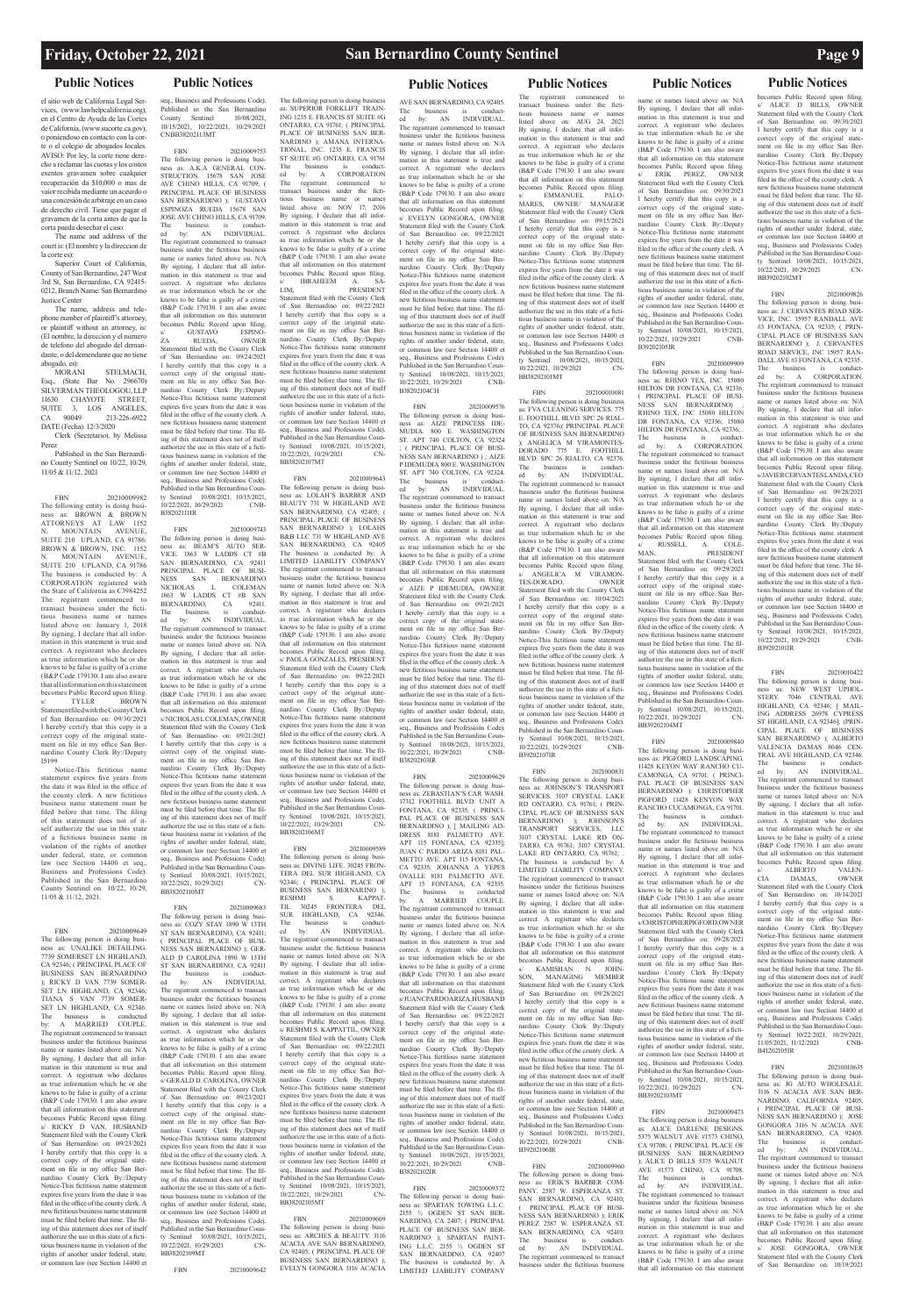## **Upland City Council Gravitated Toward Hiring Blay, Despite Applications From Other City Manager Candidates With More Substantial Résumés** *from page 6*

## **Friday, October 22, 2021 San Bernardino County Sentinel Page 10**

question Blay's work ethic, and learned that his assistant was socializing or fraternizing with city employees both during and after work hours to excess, and that assignments Blay was given were not being completed expeditiously or were inordinately delayed. Moreover, the *Sentinel* was informed, "He was often gone from work for long periods of time with no explanation. Important projects were not getting done on time because Mike was often absent."

\* Early this year Bentson, who is described by those who worked with him at the sheriff's department as "a straight arrow" and "a boy scout," found out Blay had been having an affair with more than one of the women who work for the city. There followed a shouting match between the two at City Hall that was overheard by multiple employees. A few months later, Blay had departed the city. His discharge papers were creatively worded, the *Sentinel* was told, to disguise that Blay had been forced to leave as the city's second highest ranking administrator.

At some point as Upland's recruitment for a

city manager progressed either late in the spring or early in the summer, a tilt in favor of Blay developed. Whereas city officials early on and well into the recruitment drive insisted that the city was looking for a highly qualified and seasoned municipal management professional, there is evidence suggesting that efforts to bypass or eliminate applicants who had far more substantial résumés than Blay's slender curriculum

"I'm okay with it," the rejected candidate said. "If those are the standards they apply, I probably would not have been any good to them. It's probably a blessing in disguise." The *Sentinel* was provided with information to the effect that Councilwoman Janice Elliott became aware prior to the August 24 interview session that at least one candidate with far more impressive municipal credentials on paper than what Blay possessed had been purged from the roster of remaining candidates for the city manager's job. It is not known what inquiry Elliott made with regard to that circumstance.

vitae were made, and that it occurred relatively early in the process of winnowing the field of competitors.

The *Sentinel* has spoken with one such candidate, who requested anonymity because of his/her current employment with another Southern California city. That applicant's résumé, by any and all reasonably applicable objective standards, is superior in depth, breadth and length of experience when compared to the résumé Blay had earlier this year provided to the social and professional networking service Linked-In. What is more, that applicant is younger than Blay, and would therefore be very likely able to remain in the post of city manager for a longer time, ensuring the continuity of management that is, at least by some, so valued. Significantly, that applicant was eliminated from the running prior to the city council's interviewing session with the remaining applicants that took place on August 24.

> application deadline for the Upland post elapsed there was an effort to tilt the selection process in favor of Blay, and that information that had come to Ralph Andersen & Associates and the current city management suite pertaining to several of the candidates including Blay was selectively dealt with, such that not all members of the city council received that information in its entirety unaltered and unredacted. It appears that

the Upland city manag-

is now recognized Blay

sumés with his.

city manager candidates,

some of the members of

the city council.

There is evidence to suggest that even before

An individual who had access to the list of applicants and their curricula vitarum a few weeks prior to the application deadline at that time told the *Sentinel*, without spelling out specifics, that there were numerous applicants with highly impressive work histories within the municipal management field who had applied for er's post, and that those individuals possessed a professional gravitas that far exceeded the experience and skillset which it brings to the table. It is not known how many of those were interviewed on August 24 and how many were rejected prior to that. Earlier this week, after it was publicly confirmed by the city clerk's office through its posting of the agenda for next week's city council meeting that Blay has been selected as Upland's next city manager, Blay removed his résumé from the LinkedIn website, such that those who lost out in the Upland city manager sweepstakes cannot compare their ré-Of relevance is the withholding of information about several of the Blay among them, from information relating to Blay's departures from the sheriff's department and the City of Hesperia was withheld from both Councilman Rudy Zuniga and Councilwoman Shannan Maust. It is less clear how much of that information Councilwoman Janice Elliott and Councilman Carlos Garcia were provided. Both Mayor Bill Velto and acting City Manager Steven Parker knew about the issues pertaining to Blay having been forced into leaving the positions he held with the department and the city. Because of the confidentiality restrictions surrounding the recruitment process, it is not publicly known what format or means of conveyance Fred Wilson of Arthur Andersen & Associates used to pass the raw information pertaining to each of the applicants on to the city, and whether his reports on each of the candidates containing his research, analysis and evaluation went directly to the council or indirectly through Parker. Wilson did not respond to either of two emails sent to him inquiring into what he had learned about Blay and the issues pertaining to his exits from the sheriff's department and the City of Hesperia and whether

*Continued on Page 11* Even as word was spreading throughout Upland last week that Blay was to be the city's next city manager, city officials declined to make any confirmation of his selection. Nevertheless, residents rapidly made inquiries into who Blay was and his professional history. Though he started out for most of those residents as an unknown quantity, details of his work history, including elements of it that Parker, Velto, Wilson, Doyle, Renschler and Wilson had kept totally hidden from Maust and Zuniga and had only revealed in part to Elliott and Garcia,

I hereby certify that this copy is a correct copy of the original statement on file in my office San Ber-nardino County Clerk By:/Deputy Notice-This fictitious name statement expires five years from the date it was filed in the office of the county clerk. A new fictitious business name statement must be filed before that time. The filing of this statement does not of itself authorize the use in this state of a fictitious business name in violation of the rights of another under federal, state, or common law (see Section 14400 et seq., Business and Professions Code). Published in the San Bernardino Coun-ty Sentinel 10/22/2021, 10/29/2021, 11/05/2021, 11/12/2021 CNB-B41202104CH

> or not that information was provided to the city

council. Neither did Upland Human Resources Director Theresa Doyle respond to inquiries with regard to what information obtained by her department pertaining to the candidates for the city manager's job had been made available to the city council. Had city officials been truly interested in churning up potentially derogatory information with regard to any and all of the candidates they were evaluating, they could have requested that Police Chief

Goodman utilize agencyto-agency privilege to request from the police departments or sheriff's departments that serve or served as the law enforcement agencies in the jurisdictions that employed the city manager position candidates for information in their files pertaining to those applicants. It is not clear whether that request was made of Goodman or whether he complied with it.

Goodman was employed by the San Bernardino County Sheriff's Department from 1991, when he was hired as a deputy under then-Sheriff Dick Williams, until 2018, by which time he had promoted to captain and was the commander of the Chino Hills Sheriff Station, at which point he was hired by Upland as police chief. Thus, Goodman had been Blay's colleague for 18 years – from 1991 until 2009 – while they were both rising through the sheriff's department ranks. Goodman may or may not have known about the circumstances under which Blay was on the verge of being drummed out of the department before he elected to take a disability retirement. There were and are a number of sheriff's employees and former employees who knew of the issues surrounding the Linderman case and Blay's connection to it. Nevertheless, it is possible that Goodman, who was stationed elsewhere in 20,105-square mile San Bernardino County at the time, was not privy to what had befallen Blay. Indeed, there are suggestions that Blay's having been able to beat out several other applicants for the job who had far more impressive city management credentials than he does can be attributed to Goodman and Blay being

members of the San Bernardino County Sheriff's Department fraternity, and Goodman having put a good word in for him with the Upland City Council. An individual close to Velto related to the *Sentinel* the mayor's determination to pair Blay and Goodman as a "one-two punch" in running the city.

Mayor Velto and the other four members of the city council are acutely aware of the unpleasant go-round Goodman had with Hoerning, and installing someone with whom Goodman has long been familiar and has a preexisting comfort level would seem to be a way of ensuring that Goodman remains in the role of Upland police chief and is not tempted to stray to greener pastures elsewhere.

That would explain why so many seemingly more qualified candidates for the job were overlooked and why Velto and Parker, the architects of Blay's selection, were militating so hard on Blay's behalf, and kept the details with regard to the faux pas he involved himself in during his closing days with both the sheriff's department and the City of Hesperia under wraps.

## **Public Notices Public Notices Public Notices Public Notices Public Notices Public Notices Public Notices**

FBN 20210009696 The following person is doing busi-

ness as: CUTTY'S BARBERSHOP. 220 WEST B STREET ONTARIO, CA 91762; ( PRINCIPAL PLACE OF BUSINESS SAN BERNARDINO ); MATTHEW S JENSEN 220 WEST B STREET ONTARIO, CA 91762. The business is conduct-ed by: AN INDIVIDUAL. The registrant commenced to transact business under the fictitious business name or names listed above on: N/A By signing, I declare that all information in this statement is true and correct. A registrant who declares as true information which he or she knows to be false is guilty of a crime (B&P Code 179130. I am also aware that all information on this statement becomes Public Record upon filing. s/ MATTHEW S JENSEN, OWNER Statement filed with the County Clerk of San Bernardino on: 09/23/2021

I hereby certify that this copy is a correct copy of the original state-ment on file in my office San Ber-nardino County Clerk By:/Deputy Notice-This fictitious name statement expires five years from the date it was filed in the office of the county clerk. A new fictitious business name statem must be filed before that time. The filing of this statement does not of itself authorize the use in this state of a fictitious business name in violation of the rights of another under federal, state, or common law (see Section 14400 et seq., Business and Professions Code). Published in the San Bernardino Coun-ty Sentinel 10/22/2021, 10/29/2021, 11/05/2021, 11/12/2021 CN-

BB41202103FA

FBN 20210010424 The following person is doing business as: SUGAR BABY NAILS. 26951 13TH ST HIGHLAND, CA 92346; [ MAILING ADDRESS 311 W CIVIC CENTER DR STE B SANTA ANA, CA 92701 ]; ( PRINCIPAL PLACE OF BUSINESS SAN BERNARDINO ); CARINA M CHAPPLE 26951 13TH ST HIGHLAND, CA 92346. The business is conduct-ed by: AN INDIVIDUAL. The registrant commenced to transact business under the fictitious business name or names listed above on: N/A By signing, I declare that all information in this statement is true and correct. A registrant who declares as true information which he or she knows to be false is guilty of a crime (B&P Code 179130. I am also aware that all information on this statement becomes Public Record upon filing. s/ CARINA M CHAPPLE, OWNER

Statement filed with the County Clerk of San Bernardino on: 10/14/2021 I hereby certify that this copy is a correct copy of the original state-ment on file in my office San Bernardino County Clerk By:/Deputy Notice-This fictitious name statement expires five years from the date it was filed in the office of the county clerk. A new fictitious business name statement must be filed before that time. The filing of this statement does not of itself authorize the use in this state of a fictitious business name in violation of the rights of another under federal, state, or common law (see Section 14400 et seq., Business and Professions Code). Published in the San Bernardino County Sentinel 10/22/2021, 10/29/2021, 11/05/2021, 11/12/2021 CNB-FBN 20210010621 The following person is doing busi-ness as: SB EXPRESS ONE, LLC. 205 E HOSPITALITY LANE SAN BERNARDINO, CA 92408; ( PRIN-CIPAL PLACE OF BUSINESS SAN BERNARDINO ); SB EXPRESS ONE, LLC 222 EAST GLENARM ST B1 PASADENA, CA 91106 The business is conducted by: A LIMITED LIABILITY COMPANY. The registrant commenced to transact business under the fictitious business name or names listed above on: N/A By signing, I declare that all information in this statement is true and correct. A registrant who declares as true information which he or she knows to be false is guilty of a crime (B&P Code 179130. I am also aware that all information on this statement becomes Public Record upon filing. s/ KALPESH SOLANKI,

B41202102CV

MANAGING MEMBER Statement filed with the County Clerk of San Bernardino on: 10/19/2021 I hereby certify that this copy is a correct copy of the original statement on file in my office San Bernardino County Clerk By:/Deputy Notice-This fictitious name statem expires five years from the date it was filed in the office of the county clerk. A new fictitious business name statem must be filed before that time. The filing of this statement does not of itself authorize the use in this state of a fictitious business name in violation of the rights of another under federal, state or common law (see Section 14400 et seq., Business and Professions Code). Published in the San Bernardino County Sentinel 10/22/2021, 10/29/2021<br>11/05/2021 11/12/2021 CN  $11/05/2021$ ,  $11/12/2021$ BB41202101MT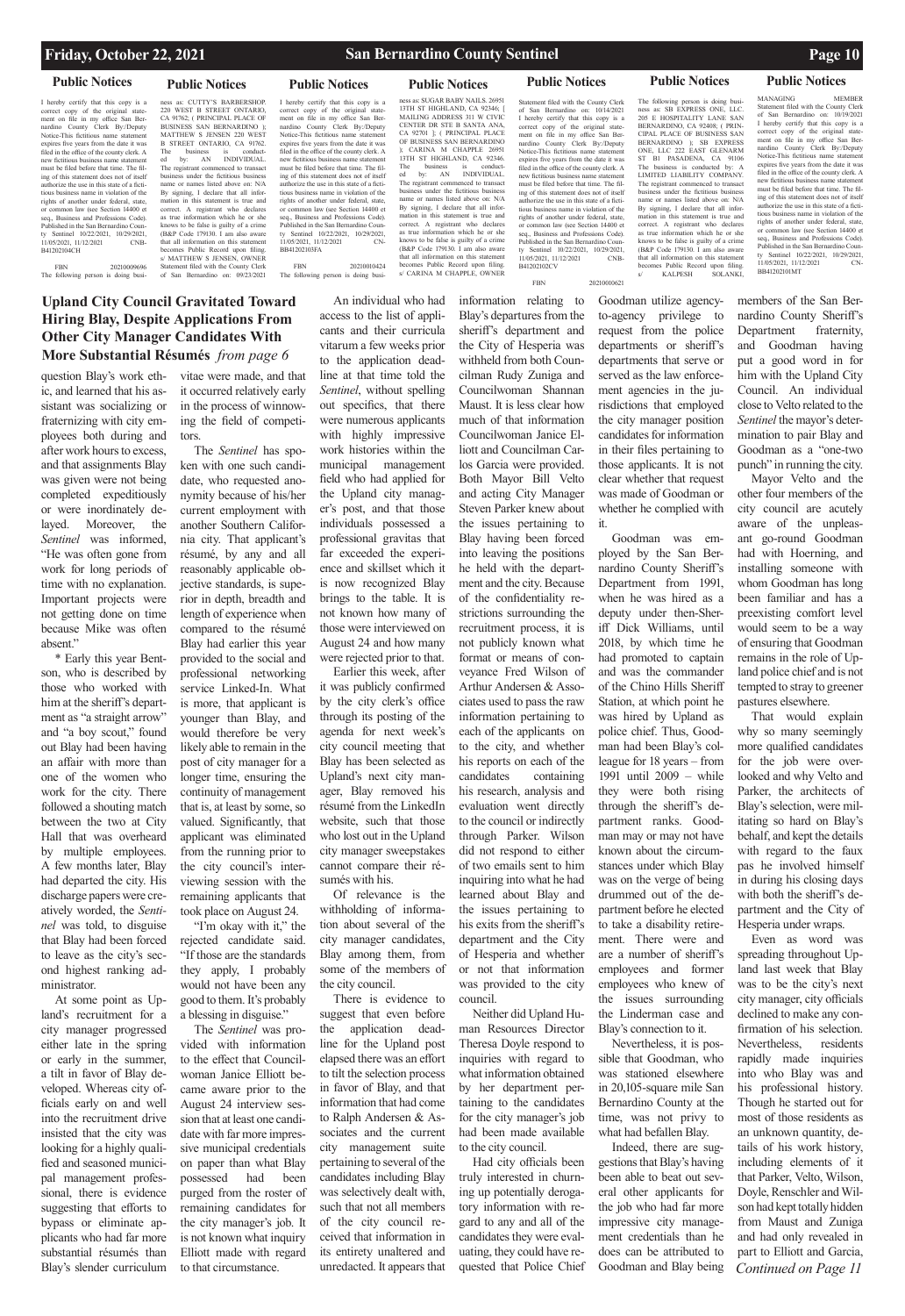**Major Factor In City Council's Selection Of A Relatively Inexperienced Candidate To Serve As City Manager Is His Connection To Upland's Police Chief** *from page 10*

**Chicago-based Consultant Sized Up The Fontana Police Department** *from page 4*

# **Felix Diaz Energetically Filled A**

**Dozen Significant Roles In Victorville Over Three Quarters Of A Century**  *from page 5*

## **Friday, October 22, 2021 San Bernardino County Sentinel Page 11**

legs could somehow be preserved. When he came through his bout with polio in the same way he had shaken off tuberculosis, Diaz lived up to his commitment to be as physically active as possible, and he participated in sports as much as he could, in junior high, at

the high school level as a Victor Valley High Jackrabbit and as an Antelope Valley College Marauder. For a time during his adulthood, Diaz freely acknowledged, he lost his faith and had become an apostate Catholic. "I fell away," he said, "but in time, I found myself inspired by the Virgin of Guadalupe, who reunited me with my lord, Jesus Christ. I will never lose faith again." He was active in the church through the Diocese of San Bernardino, and successfully importuned the diocese to

initiate a mass celebrated in Spanish at St. Joan of Arc on Sundays.

A raconteur of the first order, he was prevailed upon to reproduce in writing the stories he was constantly telling, whereupon he buckled down, setting pen to paper to produce the book *Footprints from the Barrio*, his account of life in Victorville in the 1930s, 1940s and early 1950s, told from the perspective of a kid and very young man running the streets of the E Street Barrio. Diaz proudly proclaimed himself an "outspoken Democrat," stating that if he had ever

voted for a Republican it was "out of ignorance or by mistake."

In 2015, he put on the first annual Felix G. Diaz Mariachi Music Festival, held at the San Bernardino County Fairgrounds & High Desert Event Center, dedicated, he said, to what he called "Mexican soul" music.

Victor Valley College Board Member Joe Brady said of Diaz, "He was a true leader of our community, who fought for

everything he believed in. He never backed down."

Diaz left this life on

October 15. He was 87. His passing represents

a loss to members of the community interested in the history of Victorville, in particular newspaper reporters, who will no longer be able to rely upon his encyclopedic recall of events, personages, locations, relationships and the lay of the land in Victorville from the late 1930s, 1940s, most of the 1950s, the 1960s, 1970s,

1980s, 1990s and the first two decades of the Third

Millennium. Gone from this firmament is his irrepressible spirit.

Diaz is survived by his wife, Margaret, the founder and retired executive director of A Better Way Domestic Violence Shelter & Outreach program, and his children Angie Hamm, Michael Diaz, Tony Diaz, Monique Diaz, 10 grandchildren and two great-grandchildren. Diaz is to be interred

at Victor Valley Memorial Park, from which there is a view of the old E Street Barrio.

*-Mark Gutglueck*

was not picked by the department. Otherwise, this Hillard Heintze methodology might be flawed. The *Sentinel's* informants within the police department stated that this was not an independent and objective analysis. According to them, the Fontana Police Department's motive is to make it appear that its leadership has solicited multiple viewpoints when it in reality has not, and the information used to drive decision-making comes from a silo made up of 95 percent white men, and in their own words, the Fon-

tana Police Department "has never had clear and open lines of communication with the public." This is because when one party is constantly manipulating and deceiving the other, open and clear lines of communication cannot be achieved.

The actual physical visit by Hillard Heintze's to the Fontana Police Department consisted of interviews with members of the department from all ranks. The analysis also included a random sampling of department internal affairs cases handled or being handled between the years 2018 and 2019 and through June 2020. A major issue the *Sentinel* noted was that the report does not say who made the random sampling,

who selected the cases to be reviewed or how the random sample was developed.

The stakeholders involved who were interviewed were Chief William Green and his command staff, Fontana Police Department supervisors and officers working in internal affairs, recruiting, hiring and community policing, non-sworn staff members, a random sampling of department members hired between 2017 and 2020, including those who were at that time in the police academy. They also interviewed Mayor Acquanetta Warren, other members of the Fontana city council, the newly formed police chief's round table committee, and then fol-

lowed through with individual interviews with the police chief's round table committee members.

It is important to hear the positive remarks and stories from internal personnel. Nevertheless, such interviews of people who are part of the same team have a decided tendency to elicit calculated statements – one description might be the bending of the truth and another more direct description might be lies  $-$  to make the team look good, particularly since their jobs and the well being of their families depend on how they respond to questions.

As American police culture shows, unfortunately many times these officers want to speak the truth, even if it puts their

department in a negative light, but because of the reprisals for breaking the blue line, they just put their head down and mind their own business.

This community round table is like the round table San Bernardino County District Attorney Jason Anderson has put in place and touts as a major progressive step forward to show his department's willingness to create change by having normal people in the community work hand-in-hand with law enforcement. Jason Anderson's round table consists of community members from the five county supervisorial districts who work with law enforcement. In theory, this is a great idea, and every police organization

should have something

similar where the community can give guidance, express concerns, and offer recommendations. The problem is, at least in the cases of Fontana's and Jason Anderson's round tables, there is an overwhelming indication they were assembled for show. The people on the committees were ones who were picked on the basis of their offering the least resistance to the status quo. When this happens, the committee is irrelevant and non-beneficial to normal citizens and the broader community.

*Carlos Avalos's analysis of the Hillard Heintz report will continue in upcoming editions of the*  Sentinel.

were uncovered and being discussed openly among Upland residents verbally and on social media by last weekend. In that dialogue, points of concern about Blay manifested.

Perhaps foremost of those concerns were the repeated hints of graft that attended Blay's tenure in Hesperia. Large numbers of Hesperia and High Desert residents have inhaled the air of public corruption that hangs over the 2017 expansion of the already massive Rancho Las Flores proposal into the even larger Tapestry undertaking that found approval under Blay's watch as development services director. That chapter of Hesperia's history played out against a backdrop

of pay-for-play politics involving several members of the Hesperia City Council and the echoes of the bribery-tainted first go-round of the project that ended with the cashiering of Hesperia's first city manager.

Velto's and Parker's calculation that a natural informational firewall existed between Hesperia and Upland proved to be wrong.

Moreover, the accusations of petty graft against Blay involving his trading of lenient treatment of/ regulation enforcement against some commercial cannabis enterprises in Hesperia in return for free merchandise did nothing to allay the suspicions of those who had disquiet concerning Blay over the Tapestry situation. In Upland, conflicts of interest and bribery on the part of city officials are an especially sensitive issue, as former Mayor John Pomierski a decade ago was convicted following his federal indictment on a bribetaking charge, and Pomierski's handpicked city manager, Robb Quincey, was charged with public corruption and ultimately convicted on perjury stemming from the charges against him.

Additionally, whether bribery was or was not a factor in the approval of the Tapestry project, the manner in which Blay facilitated the expansion of residential units and the intensification of density at that massive subdivision has given pause to those in Upland who consequently believe that he will be incapable of pushing back against pressure the city is under by the State of California to construct a total of 6,456 dwellings within the city by 2029 to meet the California Department of Housing and Community Development's expectations expressed in what is called that agency's Regional Housing Need Allocation. A cross section of Upland residents feel that if the city complies with that mandate, the intensification of density and the burden on infrastructure in the City of Gracious living will significantly impact their quality of life and that of their fellow and sister residents. Other governmental jurisdictions in Southern California have initiated action to contest the imposition of the Regional Housing Need Allocation on their communities. Some Upland residents have suggested Blay's performance in Hesperia as development

services director and assistant city manager indicates he will not be inclined to support an effort by Upland to stand up to the California Department of Housing and Community Development.

Other Upland residents have expressed misgivings over Blay's history with women in the workplace, including his failure to protect civilians preyed upon by a deputy he oversaw when he was with the sheriff's department and his personal entanglements with women employed with the City of Hesperia when he was in a position of authority there.

Others find troubling that Blay, who spent more than twenty years in the sheriff's department during an era in which marijuana possession, use and trafficking was illegal and

he therefore was directly, indirectly, tangentially or as a supervisor of deputies involved in the arrests, incarceration, the eventual imprisonment and in general the interruption of the lives of thousands of marijuana offenders, has now incorporated cannabis use into his own lifestyle.

The *Sentinel* was unable to make contact with Blay through any of several West Coast offices for Stanley Black & Decker, the company with which he landed a job as the regional head of corporate security after he was let go from the assistant city manager's post in Hesperia. The *Sentinel's* request of the City of Upland to ask Blay to contact the *Sentinel* did not produce any results.

"*The king hath note of all they intend By interceptions they dream not of."* –William Shakespeare from Henry V Act 2, Scene 2